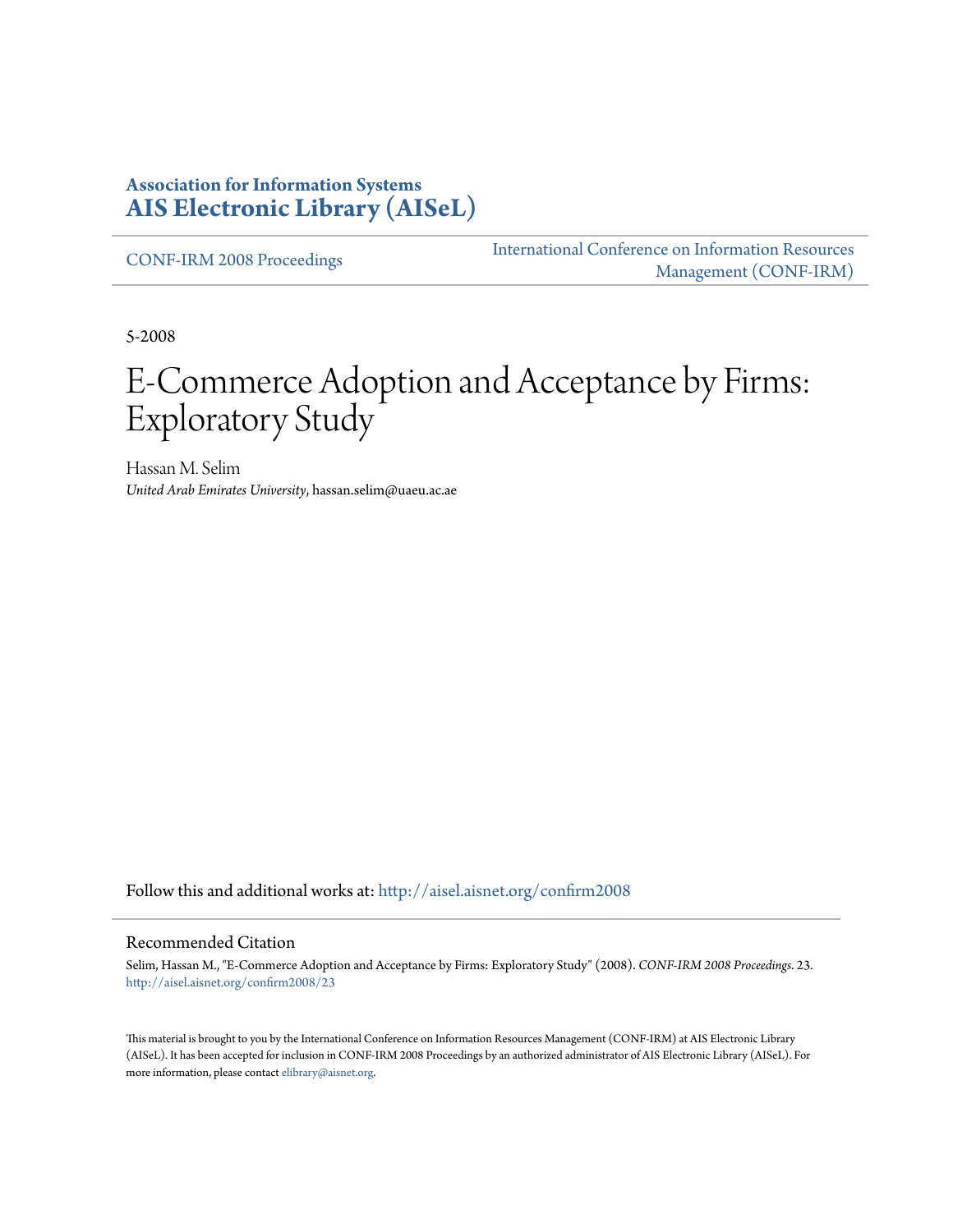# **35F. E-Commerce Adoption and Acceptance by Firms: Exploratory Study**

Hassan M. Selim United Arab Emirates University, hassan.selim@uaeu.ac.ae

#### *Abstract*

This study attempts to explore the internal and external factors affecting the adoption and acceptance of e-commerce by businesses in developing countries. It provides an exploratory analysis of surveying 524 firms in Abu Dhabi. In an attempt to specify the factors that encourage/deter e-commerce adoption by businesses, 14 factors (8 internal and 6 external) were surveyed. The results indicated that most of the firms were either at the first or second stage on the e-commerce 5-stage adoption ladder. This indicated that the e-commerce adoption is not matching and far less than the IT readiness of both the firms and the country.

# *Keywords*

E-commerce, adoption intention, e-commerce acceptance

# **1.Introduction**

The global exponential explosion of Internet usage as a business environment (e-commerce) is dramatically changing the way firms structure their strategies and business processes. The proliferation of e-commerce creates new challenges and opportunities for firms. Recently, ecommerce has emerged as one of the most active research areas in the field of information systems (Hong & Zhu, 2006). The potential of the Internet and web technologies is globally acknowledged. While some firms have benefited by adopting e-commerce, others have not been successful (Chatterjee, Grewal, & Sambamurthy, 2002; Thornton & Marche, 2003). Researchers and decision makers are struggling to determine the right conditions for adopting e-commerce, and what factors facilitate or inhibit them in adopting web technologies (H. H. Teo, Wei, & Bonbasat, 2003). This is why it becomes very useful to identify and categorize the factors affecting e-commerce adoption in order to determine the reasons why firms succeed or fail in the e-commerce adoption and acceptance.

This study categorized the critical factors of e-commerce adoption by firms into external and internal factors. The internal factors were classified to 8 factors: (1) Information Technology (IT) readiness, (2) Financial readiness, (3) Staff readiness, (4) Management support, (5) Firm strategy, (6) Firm culture, (7) Firm size, and (8) Anticipated benefits. The external factors were classified to 6 factors: (1) Global competition, (2) Local competition, (3) Customer pressure, (4) Laws and regulations, (5) IT infrastructure, and (6) Government nature. A questionnaire was developed to generate identifiers for each of the 14 factors. The questionnaire consisted of 95 items. The exploratory analysis presented in this paper may provide e-commerce adopters and future researchers with implications. The analysis is based on responses from 524 firms working in the Emirate of Abu Dhabi.

Abu Dhabi is the largest of the seven emirates that make up the United Arab Emirates. The emirate of Abu Dhabi is located in the oil-rich and strategic Persian Gulf region. It adjoins the Kingdom of Saudi Arabia and the Sultanate of Oman. The emirate borders the emirate of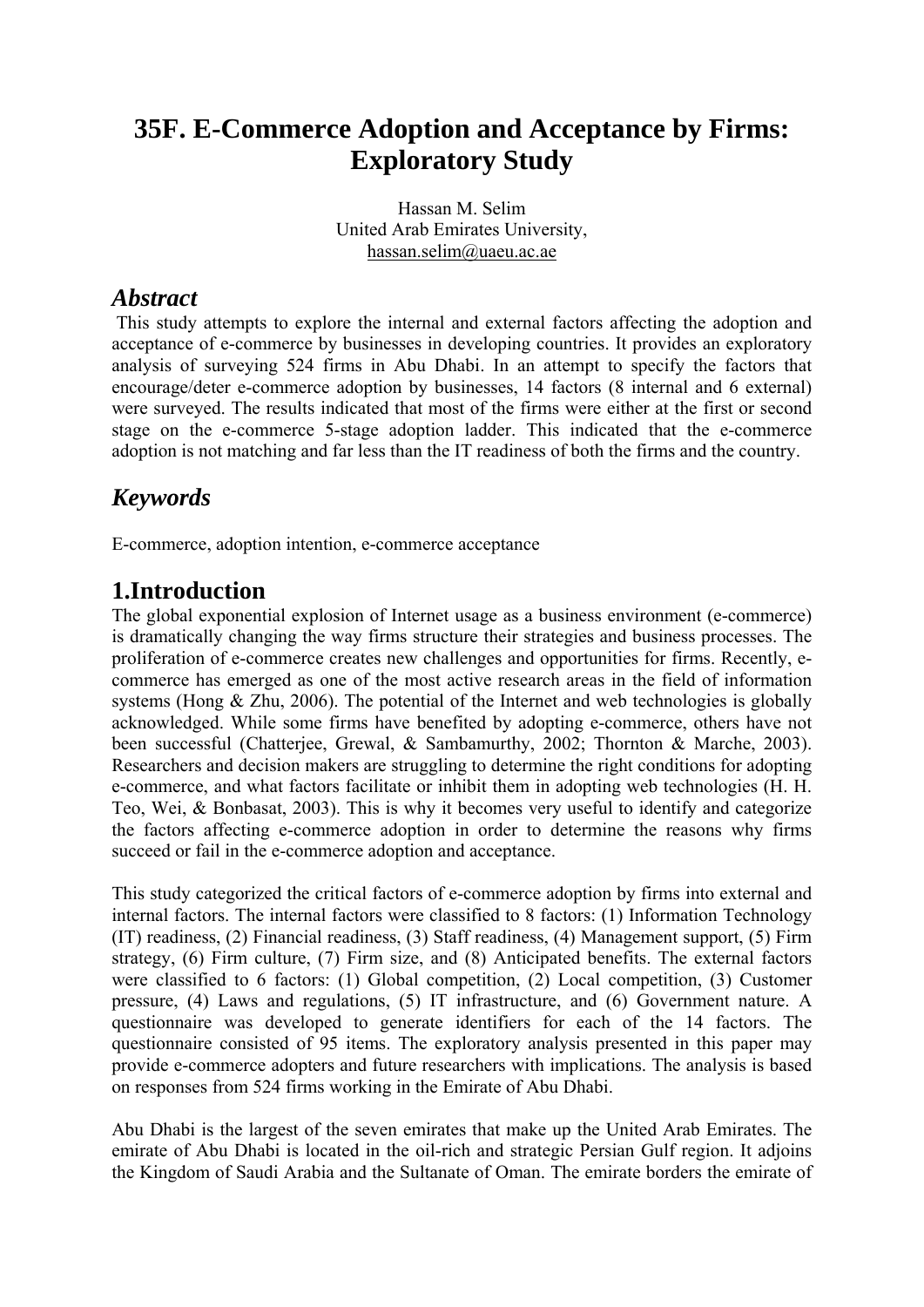Dubai to its north. Abu Dhabi city is the capital and second largest city of the United Arab Emirates. It is also the capital and largest city of the emirate of Abu Dhabi. It was said by CNN to be the richest city in the world and is located in the center of the northern part of the United Arab Emirates. The city lies on a T-shaped island jutting into the Persian Gulf from the central western coast. An estimated 1.8 million people lived there in 2006, with about an 80% expatriate population.

As the e-commerce definitions given by various sources differ significantly, it is important to adopt a clear and consistent definition of e-commerce that can be used across the surveyed research studies. The adopted definition is provided by (Kalakota & Whinston, 1996) and extended by (Turban, King, Viehland, & Lee, 2006). (Kalakota & Whinston, 1996) define ecommerce from the following perspectives:

- From a communication perspective, e-commerce is the delivery of goods, services, information, or payments over computer networks or by any other electronic means.
- From a business process perspective, e-commerce is the application of technology toward the automation of business transactions and work flow.
- From a service perspective, e-commerce is a tool that addresses the desire of firms, consumers, and management to cut service costs while improving the quality of goods and increasing the speed of service delivery.
- From an online perspective, e-commerce provides capability of buying and selling products and information on the Internet and other online service.
- (Turban et al., 2006) added the following:
- From a collaboration perspective, e-commerce is the framework for inter- and intraorganizational collaboration.
- From a community perspective, e-commerce provides a gathering place for community members, to learn, transact, and collaborate.

This paper is organized as follows. First, the published factors affecting the firms' adoption of e-commerce are reviewed. Second, a new factor categorization is proposed. The research methodology is presented in the third section. Concluding remarks and future research are introduced in the last section.

# **2.Literature Review**

#### **2.1. E-Commerce Adoption Factors**

Based on information system diffusion circuit proposed by (Swanson, 1994), the adoption factors can be classified into two categories: internal and external. The external factors represent the external push force for the adoption and the internal represents the internal pull force to the adoption. (Sohn & Wang, 1998) adopted Swanson's categorization and considered several factors within each category. They considered 5 internal factors namely inclination toward new technology, top management support, existence of champion, absorptive capacity and cost incentive. Within the external factors category, they included three factors: institutional support, competitor's move, and customer pressure.

Exploring barriers to e-commerce adoption, (Hsiao, 2001; Iacovou, Benbasat, & Dexter, 1995; Kumar & Crook, 1999; Premkumar & Ramamurthy, 1995) concentrated on internal technological factors and organizational (both inter- and intra-organizational) factors. (Riemenschneider, Harison, & Mykytyn Jr., 2002) used business anticipated satisfaction, social approval, and expected difficulty as three factors influencing the intention of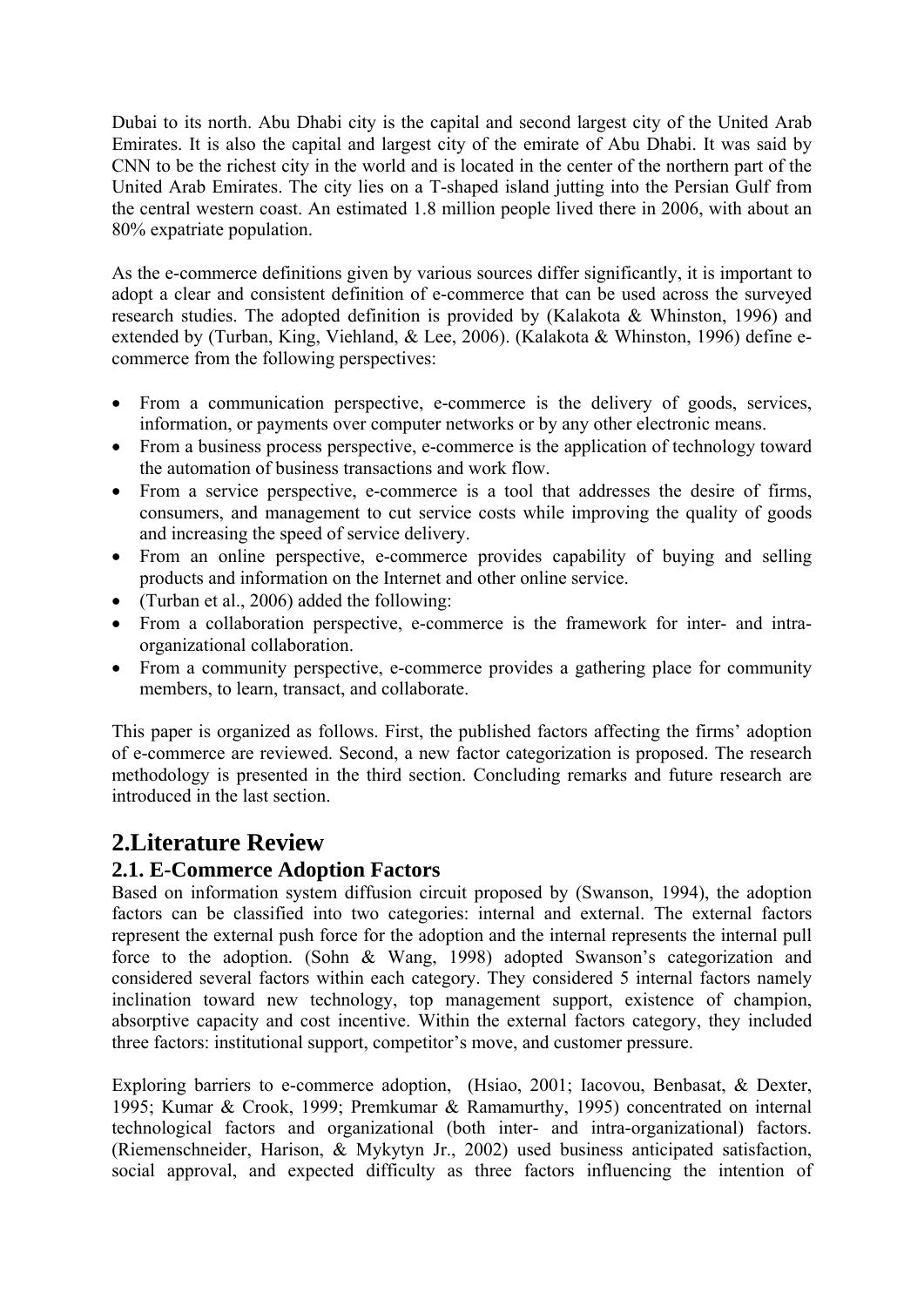businesses to adopt e-commerce. (Ranganathan, Teo, Dhaliwal, Ang, & Hyde, 2001) in their cross-cultural research showed that the factors affecting e-commerce adoption by firms can be grouped into 6 categories: top management related factors, organizational factors, firm strategy related factors, project management factors, valuation factors, Internet IT environmental factors, collaboration factors, external IT environmental factors, and external business environmental factors.

(Min & Galle, 1998) identified mainly three strategic factors that influence successful adoption of e-commerce namely, environmental factors (laws and government regulations) organization characteristics (organization size) and technological factors (security). In an attempt to identify critical success factors in e-commerce adoption, (Godenhielm, 1999) interviewed 100 European firms. The interviews revealed 8 factors that can be grouped in two categories. The first is organizational factors (specifications of the adoption project, funding appropriateness, staffing, managerial support, existence of strategy) and the second category is environmental factors (competition, development partner, brand consistency). (Ryan, Abitia, & Windsow, 2000; Truong & Rao, 2003) provided a description of factors influencing the adoption of knowledge management technologies in the US and categorized them as organizational, technological, and environmental. (Tabor, 2000) analyzed and studied the strategy and firm characteristics related to e-commerce adoption. (Thatcher & Foster, 2003) studied the effect of cultural factors on the factors affecting e-commerce adoption decisions in Taiwan. In this study the factors affecting e-commerce adoption have been classified as organizational and extra-organizational (industrial, governmental and national culture)

Local and global Competition pressure has been identified as an important determinant of ecommerce adoption by several researchers (Dasgupta, Agrawal, Ioannidis, & Gopalakrishnan, 1999; Grover, 1993; Kraemer, Gibbs, & Dedrick, 2002; Steinfield & Klein, 1999; Zhu, Kraemer, & Xu, 2002). (Paul Chwelos, Izak Benbasat, & Albert S. Dexter, 2001) tested an Electronic Data Interchange (EDI) adoption model in which the factors hade been classified to external pressure (competitive pressure, dependence on trading partner and industry pressure) and readiness (financial, information technology and trading partner readiness).

(Courtney & Fintz, 2001) stated that the factors that affect e-commerce adoption are useful in determining the reason why firms are at a certain level and categorized these factors as management and organization's characteristics. Both categories are internal factors. In an extension to this work, (Cloete, Courtney, & Fintz, 2002) added a third category and called it contextual characteristics. (van Akkeren & Cavaye, 1999) grouped the factors affecting ecommerce adoption by small businesses in Australia into two categories: manager characteristics and firm characteristics. Molla and Licker developed a perceived e-readiness model which identified contextual and organizational factors that affect E-commerce adoption in developing countries (Molla & Heeks, 2007; Molla & Licker, 2001; Alemayehu Molla & Paul S. Licker, 2005; Alemayechu Molla & Paul S. Licker, 2005). The model included two major factors: perceived organizational e-readiness and perceived external ereadiness. Molla and Licker's model was validated by (J. Tan, Tyler, & Manica, 2007) and applied on China. The study further analyzed the contextual and organizational factors that affect business-to-business E-commerce adoption in China. Their findings showed that the important inhibiting factors in China are restricted access to computers, lack of internal trust, lack of enterprise-wide information sharing, intolerance towards failure, and incapability of dealing with rapid change.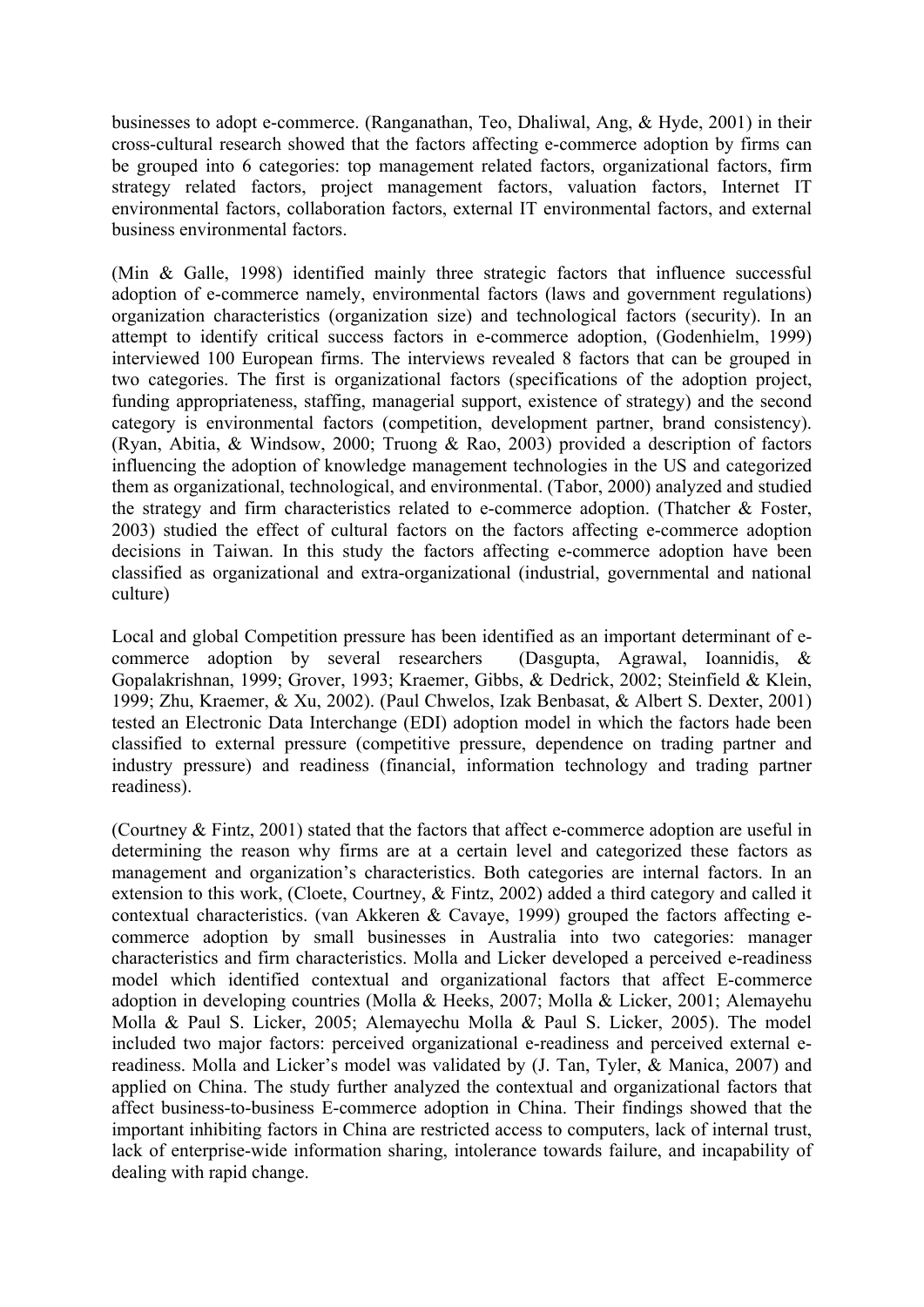Tables 1 and 2 show a summary of the published internal and external factors influencing the e-commerce adoption decisions by firms.

| <b>Internal Factor</b>     | Ref                                                         |  |  |
|----------------------------|-------------------------------------------------------------|--|--|
| Technological              | (Grover, 1993; Hsiao, 2001; Iacovou et al., 1995; Kumar &   |  |  |
|                            | Crook, 1999; Min & Galle, 1998; Premkumar &                 |  |  |
|                            | Ramamurthy, 1995; Ryan et al., 2000; Sohn & Wang, 1998;     |  |  |
|                            | H. H. Teo, Tan, & Wei, 1995; Truong & Rao, 2003)            |  |  |
| Intra-organizational       | (Anguila-Obra & Padilla-Melendez, 2006; Godenhielm,         |  |  |
|                            | 1999; Hsiao, 2001; Iacovou et al., 1995; Kumar & Crook,     |  |  |
|                            | 1999; Min & Galle, 1998; Premkumar & Ramamurthy, 1995;      |  |  |
|                            | Ranganathan et al., 2001; Ryan et al., 2000; Sohn & Wang,   |  |  |
|                            | 1998; Thatcher & Foster, 2003; Truong & Rao, 2003; van      |  |  |
|                            | Akkeren & Cavaye, 1999)                                     |  |  |
| Satisfaction & Valuation   | (Ranganathan et al., 2001; Riemenschneider et al., 2002)    |  |  |
| Social approval            | Riemenschneider et al. 2002                                 |  |  |
| <b>Expected difficulty</b> | Riemenschneider et al. 2002                                 |  |  |
| Top management             | Ranganathan et al. 2001; Courtney and Fintz 2001; van       |  |  |
|                            | Akkeren and Cavaye 1999; Teo and Ranganathan 2004           |  |  |
| Firm readiness             | Chwelos et al. 2001; Molla and Licker 2005; Teo et al. 1995 |  |  |
| Firm Strategy              | Ranganathan et al. 2001; Tabor 2000; van Akkeren and        |  |  |
|                            | Cavaye 1999                                                 |  |  |
| Project management         | Ranganathan et al. 2001                                     |  |  |
| Collaboration              | Ranganathan et al. 2001                                     |  |  |

**Table 1: Internal E-Commerce Adoption Factors** 

Based on the literature review presented, it can be concluded that the factors affecting ecommerce adoption by firms can be classified to two major categories: internal and external. Internal factors are within the firm while external factors are mainly environmental. Internal factors are divided further to subcategories. Each category can include several factors and indicators. In the next section, the e-commerce adoption factors, as applied to Abu Dhabi, are presented and categorized.

| Ref                                                                              |  |  |
|----------------------------------------------------------------------------------|--|--|
| (Min & Galle, 1998; Alemayehu Molla & Paul S. Licker,                            |  |  |
| 2005; Ranganathan et al., 2001)                                                  |  |  |
| Inter-organizational<br>(Hsiao, 2001; Iacovou et al., 1995; Kumar & Crook, 1999; |  |  |
| Premkumar & Ramamurthy, 1995; Ranganathan et al., 2001)                          |  |  |
| (Godenhielm, 1999; Min & Galle, 1998; Ranganathan et al.,                        |  |  |
| 2001; Ryan et al., 2000; Thatcher & Foster, 2003; Truong &                       |  |  |
| Rao, 2003)                                                                       |  |  |
| (P. Chwelos, I Benbasat, & A. S. Dexter, 2001;                                   |  |  |
| Dasgupta et al., 1999; Grover, 1993; Kraemer et al.,                             |  |  |
| 2002; Steinfield & Klein, 1999; Zhu et al., 2002)                                |  |  |
|                                                                                  |  |  |

Table 2 : External E-Commerce Adoption Factors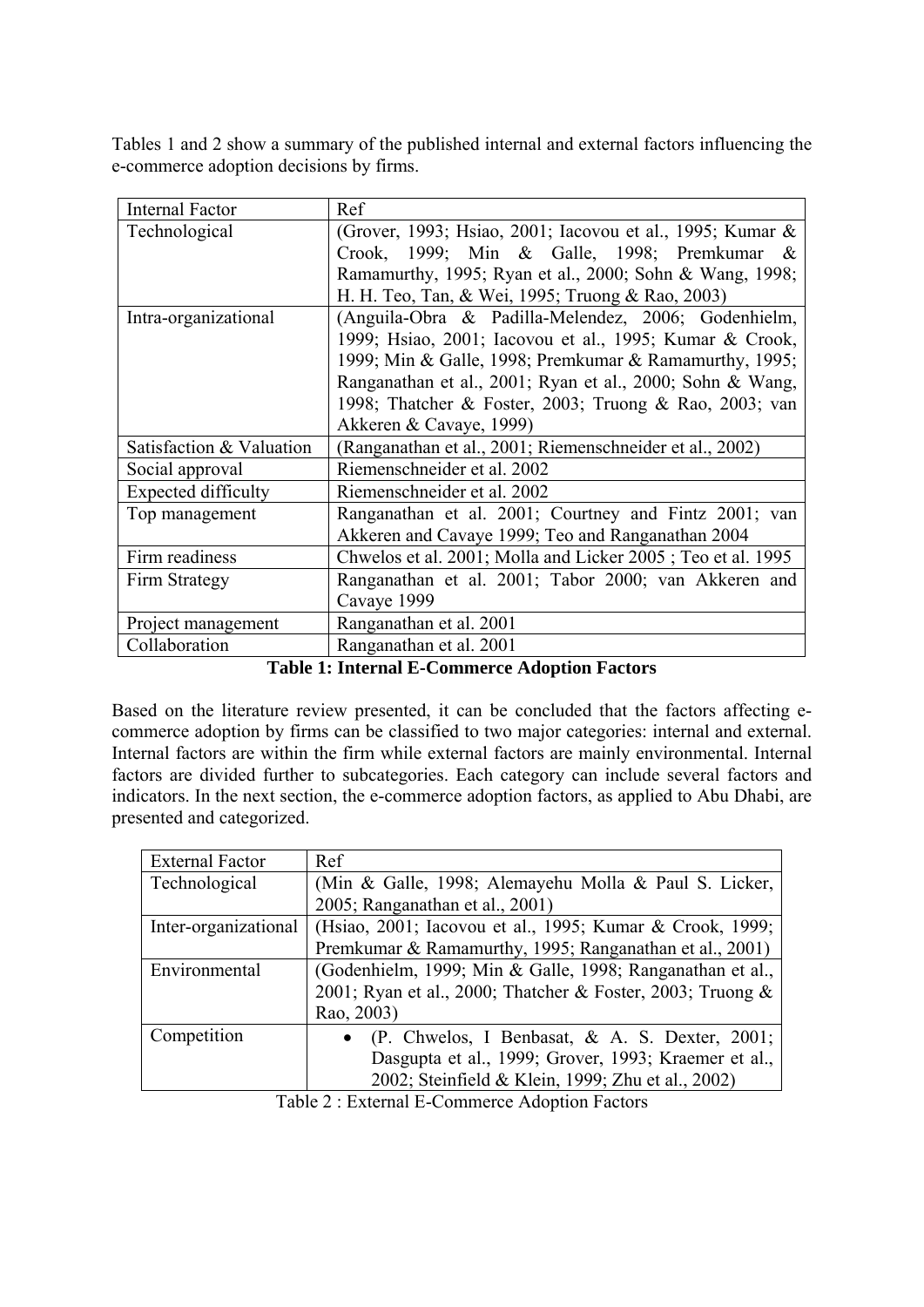#### **2.2.E-Commerce Adoption**

E-commerce has become a major factor determining the future survival or success of firms. e-commerce adoption refers to the firm's decision to provide the mandate and resources for the changes e-commerce can bring about, which in turn reflects the strategic intent of the firm on taking advantage of the interconnectivity and interactivity among the participants in ecommerce (Truong & Rao, 2003). Adoption of e-commerce by firms is defined as using computer hardware, software applications, Internet-based applications, and e-commerce to support operations, management, and decision making in the business. Following (J. Y. L. Thong, 1999), the adoption can be described and measured in terms of the likelihood of adoption and the extent of adoption.

It is so important to recognize that e-commerce activities range from entry-level activities such as having web browsers, web sites, and email, to sophisticated activities such as online payments, making purchases online, customer services, and video conferencing (Courtney & Fintz, 2001). (van Akkeren & Cavaye, 1999) state that the adoption of e-commerce practices is a progression and sophisticated technologies are unlikely to be adopted before those at the entry level have been successfully adopted. The entry-level activities provide the necessary technological infrastructure from which more sophisticated e-commerce activities can be developed.

Setting the goal of strengthening the ability of the British businesses to innovate, the UK government promoted the diffusion of new technologies to understand the opportunities and challenges of e-commerce (UK-DTI, 2000). An e-adoption ladder, adapted from Cisco led Information Age Partnership Study on e-commerce in UK Small Businesses (Cisco, 2000; UK-DTI, 2000), explains the progression of e-commerce adoption. E-Adoption ladder (shown in Figure 1) provides a picture of how businesses progress from relatively simple to more complex e-commerce activities. The adoption ladder is a useful tool to analyze where a business lies within the e-commerce adoption process.



*Extent of organizational change and sophistication* 

**Figure 1: E-Adoption Ladder**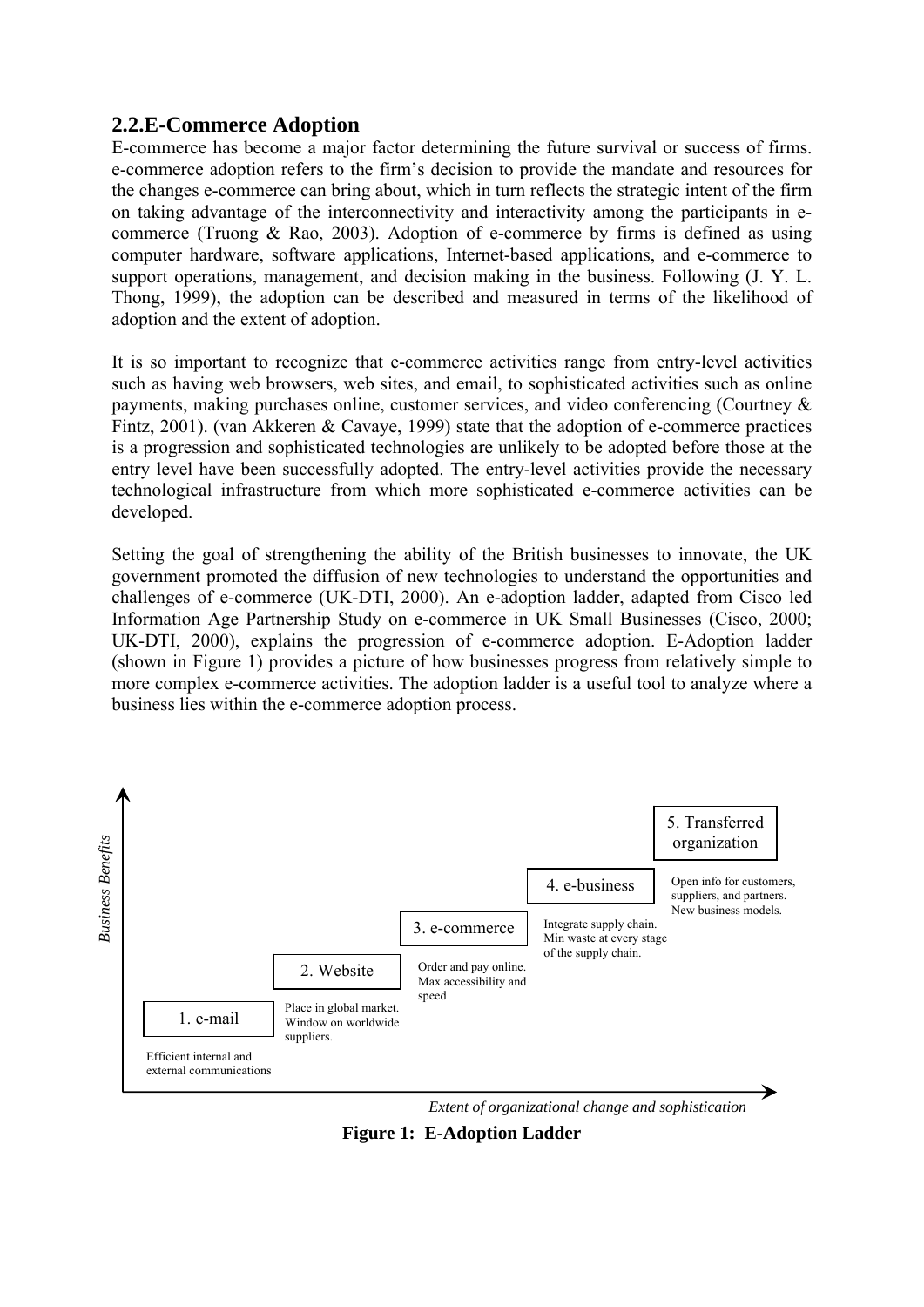Firms are at different levels of e-commerce adoption, as the firm implements the new changes the business is ultimately able to improve business efficiencies. The 5 steps that a firm may potentially advance through are (Cisco, 2000; Courtney & Fintz, 2001; UK-DTI, 2000):

| Email             | The use of email to send text messages, either to provide internal             |  |  |
|-------------------|--------------------------------------------------------------------------------|--|--|
|                   | communication between staff or to allow communication between                  |  |  |
|                   | businesses and their suppliers and customers. In e-commerce, the focus is      |  |  |
|                   | on the external use of email. Some elements of Electronic Data interchange     |  |  |
|                   | (EDI) can also be regarded as messaging.                                       |  |  |
| Website           | The establishment of a website or e-mail list by a firm to publish or send     |  |  |
|                   | information about its products and services, to provide customers with on-     |  |  |
|                   | line access. The website may contain marketing information, prices and         |  |  |
|                   | stock levels. This also applies to a firm's supply activities and the use of   |  |  |
|                   | other businesses' websites to gather information on products and services      |  |  |
|                   | or identify new suppliers. Checking the availability of products and           |  |  |
|                   | services can also be done online.                                              |  |  |
| E-Commerce        | The online interaction between a firm and its customers, or a firm and its     |  |  |
|                   | suppliers, for the placement of an order. Online activities include issuing or |  |  |
|                   | receiving an invoice and an electronic payment.                                |  |  |
| <b>E-Business</b> | The use of e-commerce to support the business relationship between a           |  |  |
|                   | customer and a supplier, for example through the provision of interactive      |  |  |
|                   | order progress tracking or online support. An integration of the supply        |  |  |
|                   | chain links suppliers, manufacturing, and delivery, thus improving             |  |  |
|                   | efficiencies and minimizing waste.                                             |  |  |
| Transformed       | The final outcome is the integration of all these activities with the internal |  |  |
| Firm              | processes of a firm. The focus is customer service orientated.                 |  |  |

Organizations throughout the world experience difficulty in information technology transfer. This problem is even more acute in developing countries, such as the emerging economies in the Arab world (Antonelli, 1994; Goodman, 1991; Knight, 1993). Although developing countries are eager to adopt new technologies, the process of adoption has been slow and the current utilization of IT is far below that achieved level in industrialized countries. While finances were not a problem for the affluent countries of the Gulf Countries Council (GCC) region, they have historically used far less than their available computing capacity (Attiyyah, 1989; Ibrahim, 1985; Yavas, Mushtaq, & Quraesh, 1992) . With some notable exceptions, sporadic implementation and use are endemic throughout the Arab world (Cunningham & Srayrah, 1994).

Anthropological studies suggest that much of the technology designed and produced in developed countries is ethnocentric, that is, culturally-biased in favor of their own social and cultural systems. Consequently, developing countries encounter cultural and social obstacles when attempting to transfer technology, created abroad, into practice at home (Yavas et al., 1992).

A study, which used the Arab society as its setting, states that the Arab society has the most complex cultural and social system in the world (Straub, Keil, & Brenner, 1997; Straub, Loch, & Hill, 2001). The study tested the cultural influence model in the Arab region. Both quantitative and qualitative methods were used to validate and test the model. Furthermore, data analysis was based primarily on an Arabic-English questionnaire. In this study, primarily, findings indicate that specific cultural components of Arab culture have an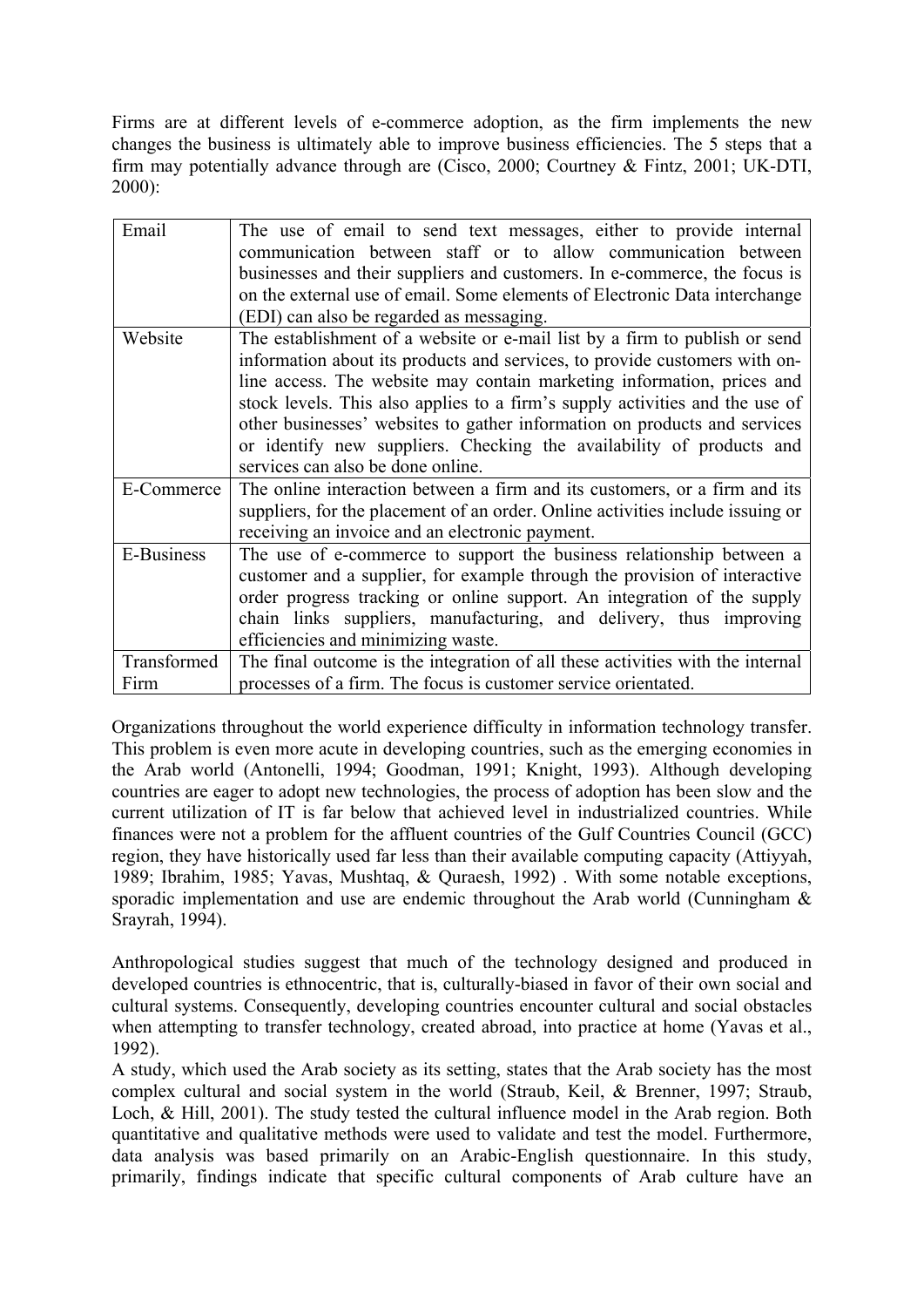influence on how IT is viewed and the extent to which it might be utilized. Culture does not necessarily need to be viewed as a barrier that obstructs IT transfer. However, the study proposes using specific cultural components of culture in the IT transfer process will encourage the transfer process.

Looking at the world map, countries are at very different positions in the endeavor of building a national information infrastructure to develop e-commerce and encourage its adoption and acceptance. United Arab Emirates (UAE) as a small developing country on the Arabian Gulf has dedicated high investment to encourage information technology (IT) and ecommerce diffusion. The Emirate of Abu Dhabi, has contributed to promote e-commerce by developing one of the best telecommunication companies in the world (Etisalat). Recently, the telecommunication market has adopted a managed competition approach and introduced a second telecommunication company (du) to compete with the elite Etisalat. COMTRUST, a business unit of Etisalat, has functioned as a secure e-commerce infrastructure provider before being merged into eCompany in June 2004. E-Business solutions from eCompany offer businesses, governments and consumers a cost effective, secure and convenient method of conducting online transactions. Whether it is business-to-business or business-to-consumer segments, eCompany offers a comprehensive range of end-to-end solutions based on its advanced and reliable infrastructure located at its data centers in Abu Dhabi and Dubai.

This research fits nicely in the landscape of e-commerce infrastructure and promotion environment in Abu Dhabi, UAE, and similar developing countries. A survey instrument is developed to test hinders and drivers of e-commerce diffusion among firms working in Abu Dhabi.

#### **2.3.E-Commerce Adoption Factors Categorization**

Based on the literature review presented in the previous section, a classification framework is proposed and shown in Figure 2. The factors affecting e-commerce adoption decisions by firms are classified to two major categories: internal and external. Internal factors are within the firm while external factors are mainly environmental. Internal factors are divided further into subcategories.

The literature revealed several factor categories that fit within the internal factors group, see Figure 2. The first is information technology (IT) readiness which refers to the level of IT usage within the firm. This category includes information and network security, system integration, data conversion, hardware and software compatibility, adequacy of the firm IT infrastructure and migration from legacy systems (Grover, 1993; Hsiao, 2001; Sohn & Wang, 1998; H. H. Teo et al., 1995). The second internal factors category refers to the firm's financial readiness. Financial readiness is reflected by the top management willingness to fund an e-commerce adoption project. The major cost of e-commerce adoption is the cost of educating and training management and employees to use e-commerce (Anguila-Obra & Padilla-Melendez, 2006; H. H. Teo et al., 1995). Another concern of the top management is the loss in productivity due to abuse of IT (such as Internet). Staff readiness factor category refers to the IT and e-commerce literacy level inside the firm.

Management support is another important internal factor category. This category represents the extent to which the top management recognizes the importance of e-commerce adoption. This recognition is reflected on the support and leadership of top management executives in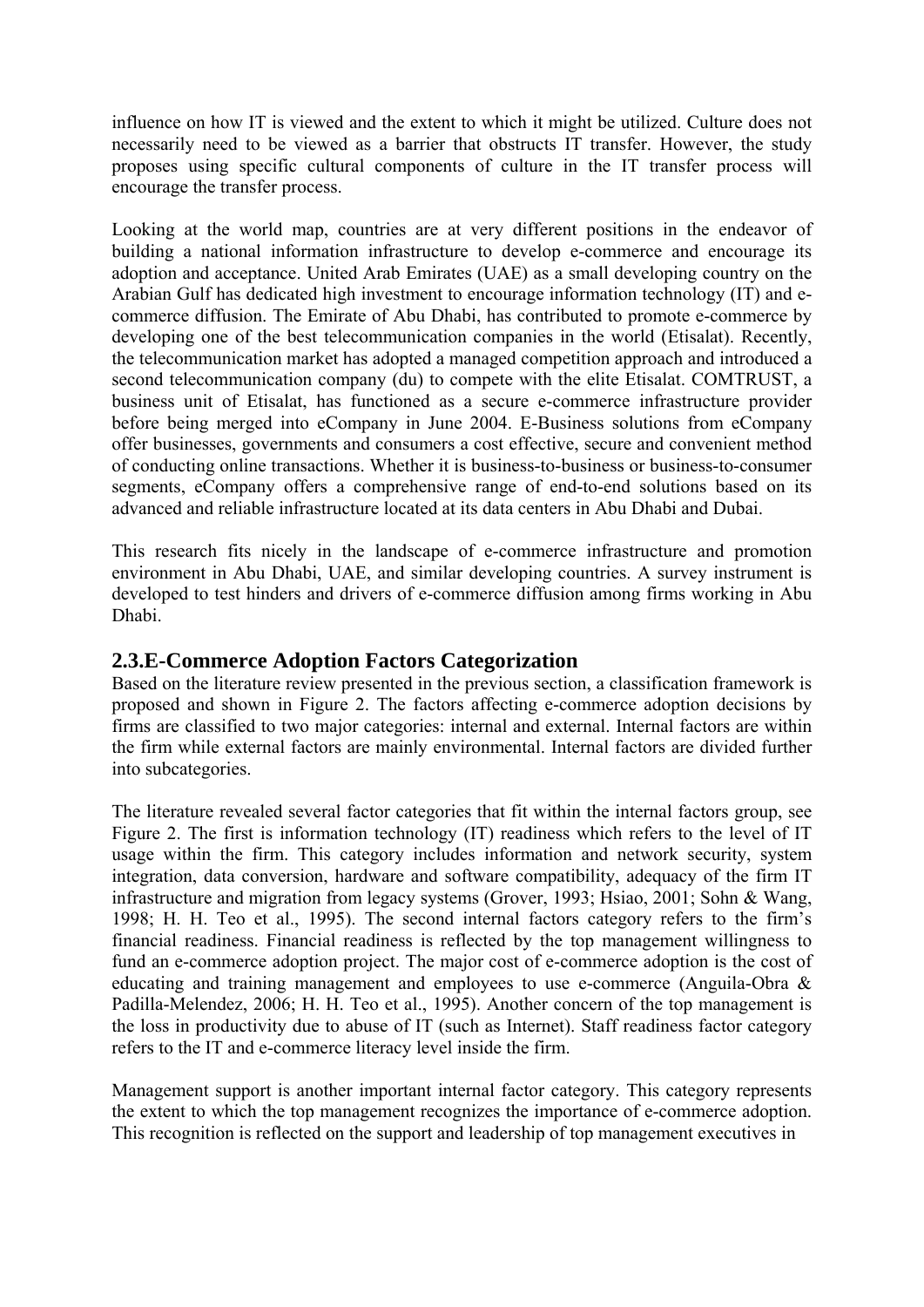

Figure 2. Factor Categories of E-Commerce Adoption Decision

e-commerce adoption process. This factor category has been identified as a key recurring internal factor that is critical to the effectiveness of e-commerce adoption initiatives (Grover, 1993; T. S. H. Teo & Ranganathan, 2004; J. Thong & Yap, 1995; van Akkeren & Cavaye, 1999). The existence of a firm strategy has been proven to be critical to the success of most of the e-commerce adoption projects (Godenhielm, 1999; Tabor, 2000). Firm internal culture refers to the collaboration level and style among the different managerial levels and team spirit and dedication to the business processes. Firm size is one of the determinants of ecommerce adoption decisions (Anguila-Obra & Padilla-Melendez, 2006). (M. Tan & Teo, 2000) found that small firm size is one of the main reasons for not adopting e-commerce. Larger firms have more resources and infrastructure to facilitate implementation of ecommerce adoption projects. The anticipated financial and managerial benefits are important factors affecting the adoption decisions.

Several external factor categories have been considered in the literature. Figure 2 shows 6 external factor categories. The first two categories include the pressure exerted by competitors on a firm. Teo et al. (1995); Grover (1993); Truong and Rao (2003); and Thong and Yap (1995) argued that competitive intensity increases the need for e-commerce adoption by firms. The competition leads to environmental uncertainty and increases the need and rate of adoption. (Allen, Colligan, Finnie, & Kern, 2000; Karake Shalhoub, 2006) emphasized the importance of trust in maintaining productive adoption of e-commerce. Culture has been considered as a critical factor affecting e-commerce adoption (Ranganathan et al., 2001; Hsiao, 2001). Customer pressure on firms to adopt e-commerce is also considered as an important category. Government nature is among the most important factor groups affecting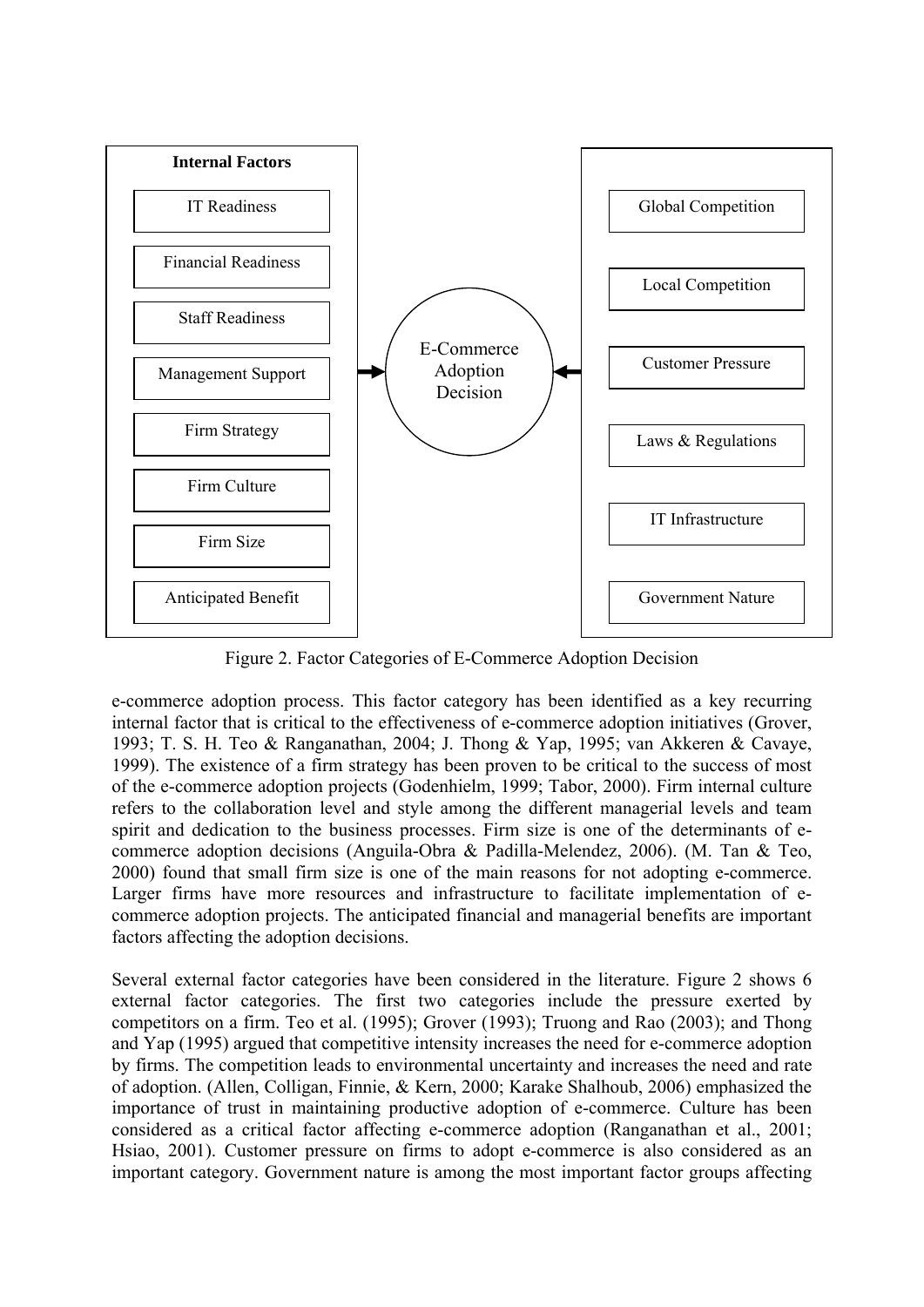e-commerce adoption. The governments need to build knowledge and set standards. Policies and regulations are also important factors at the local and global stages.

The factor structure shown in Figure 2 is used as a frame within which indicators and items are generated to measure each internal and external factor separately. An instrument was developed which includes 95 indicators to measure the 14 factors and an additional section used in getting general information about each firm included in the study.

# **3.Research Methodology**

#### **3.1.Participants**

The target population of this study was all firms in the emirate of Abu Dhabi. Small, medium, and large firms were within the scope of this research. A field survey method was adopted to survey the firms included in this study. A team of professional interviewers was hired to hold one-to-one interviews with executives and top-level senior managers who were qualified to answer questions about the firm's e-commerce activities and strategies. A 95-item questionnaire was developed to cover the 14-factor structure shown in Figure 2. The team of interviewers succeeded in collecting 524 responses. Table 3 shows the general information about the participating firms.

# **3.2.Instrument**

Following the factor structure shown in Figure 2, an instrument was developed to answer the following questions:

- How firms perceive e-commerce?
- Are the firms ready to adopt e-commerce?
- What is the extent of e-commerce adoption in Abu Dhabi firms?
- What are the inhibitors of e-commerce adoption as perceived by firms' decision makers?
- What are the critical success factors of e-commerce adoption as perceived by firms that have adopted e-commerce already?
- What are the chances that the lagers will adopt e-commerce in the future?
- What is the satisfaction level of the surveyed firms with the online services provided by the Government of Abu Dhabi?

The internal factors effect on e-commerce adoption, as applied to this study, was measured using 8 factors: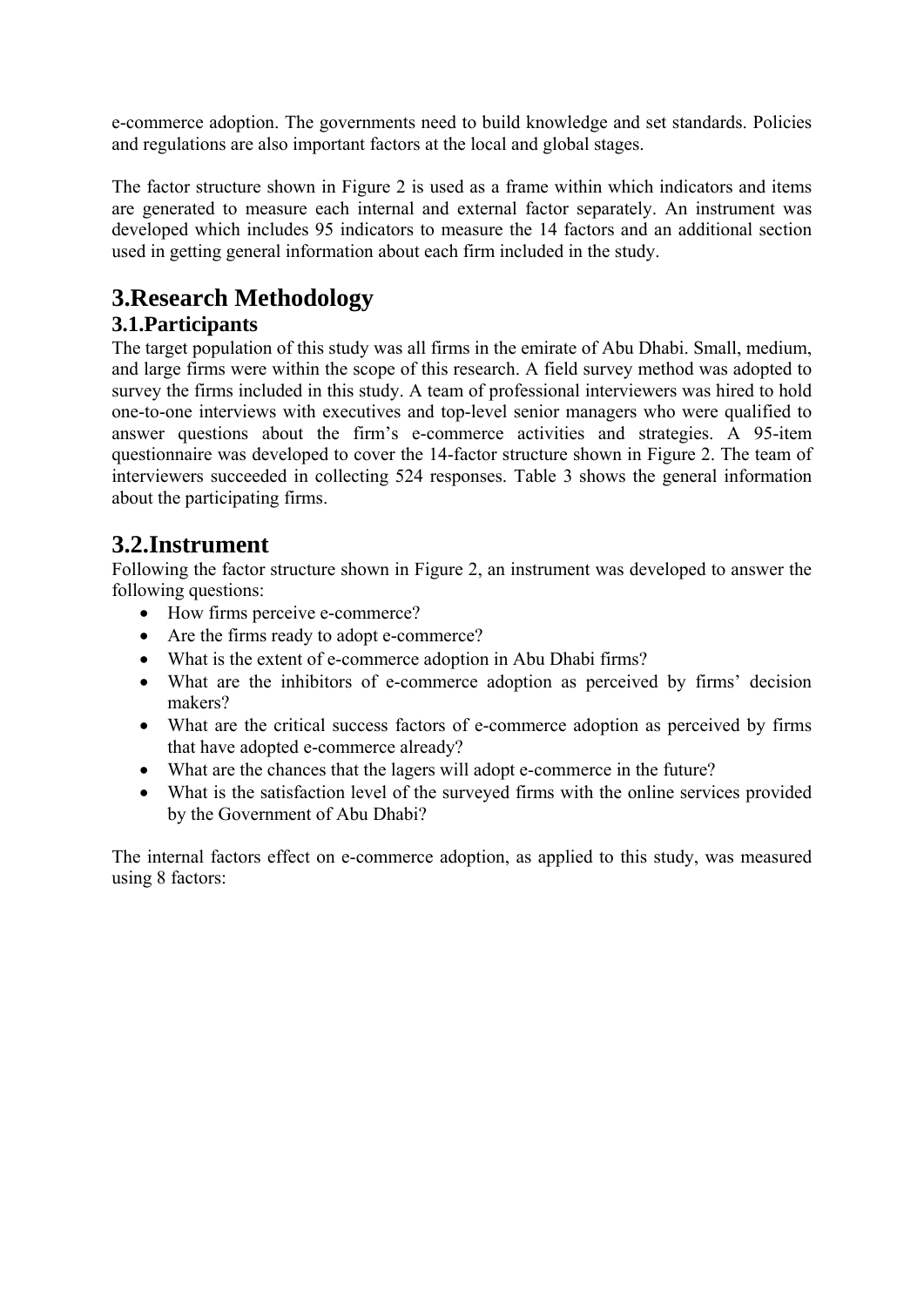| Item#          | Item Description                  | $(\%)$ | Item#          | Item Description           | $(\%)$ |
|----------------|-----------------------------------|--------|----------------|----------------------------|--------|
| $\mathbf{1}$   | Firm size:                        |        | $\overline{2}$ | Firm's primary business:   |        |
|                | $\leq 10$                         | 31.3   |                | Agriculture                | 1.5    |
|                | $11 - 20$                         | 21.4   |                | National<br>Resource       | 2.9    |
|                | $21 - 30$                         | 9.9    |                | Industries                 | 2.1    |
|                | $31 - 50$                         | 8.7    |                | <b>Contract Agency</b>     | 23.9   |
|                | 51-100                            | 10.7   |                | General Trading            | 1.1    |
|                | 101-500                           | 11.9   |                | Training                   | 1.0    |
|                | 501-1000                          | 2.6    |                | Insurance                  | 6.7    |
|                | >1000                             | 3.4    |                | <b>General Contracting</b> | 1.7    |
| $\overline{3}$ | International<br>of<br>Percentage |        |                | General Maintenance        | 6.7    |
|                | sales:                            | 45.7   |                | Manufacturing Industry     | 1.1    |
|                | $0\% - 20\%$                      | 31.1   |                | <b>Commission Agency</b>   | 17.4   |
|                | $20\% - 40\%$                     | 12.5   |                | Services                   | 8.8    |
|                | $40\% - 60\%$                     | 6.7    |                | Consultancy                | 7.4    |
|                | $60\% - 80\%$                     | 4.0    |                | Tourism and Travel         | 1.3    |
|                | $81\% - 100\%$                    |        |                | Telecommunications         | 1.0    |
| $\overline{4}$ | How the product/service sold:     |        |                | Commercial                 | 5.7    |
|                | Fixed contracts                   | 25.6   |                | Representation             | 3.4    |
|                | <b>Bulk</b> sales                 | 10.7   |                | <b>Commercial Agency</b>   | 2.3    |
|                | Direct to business                | 13.5   |                | <b>Financial Institute</b> | 3.2    |
|                | Direct to customer                | 41.4   |                | Medical                    | 0.6    |
|                | Other                             | 8.8    |                | Transport                  | 0.2    |
|                |                                   |        |                | <b>Vocational Services</b> |        |
|                |                                   |        |                | Education                  |        |
| 5              | Primary market:                   |        | 6              | of purchases<br>Percentage |        |
|                | Abu Dhabi                         | 52.6   |                | international<br>from      |        |
|                | <b>United Arab Emirates</b>       | 31.6   |                | suppliers:                 | 32.0   |
|                | <b>Gulf Countries Council</b>     | 3.7    |                | $0\% - 20\%$               | 16.9   |
|                | Middle East                       | 3.3    |                | $20% - 40%$                | 10.9   |
|                | World wide                        | 8.9    |                | $40% - 60%$                | 21.8   |
|                |                                   |        |                | $60\% - 80\%$              | 18.4   |
|                |                                   |        |                | $81\%$ - $100\%$           |        |
| $\overline{7}$ | Number of PCs in the firm:        |        | 8              | Number of phone lines in   |        |
|                | $\leq$ 5                          | 30.1   |                | the firm:                  |        |
|                | $6 - 10$                          | 24.6   |                | $\leq$ 5                   | 59.6   |
|                | $11 - 20$                         | 17.8   |                | $6 - 10$                   | 19.5   |
|                | $21 - 50$                         | 14.6   |                | $11 - 20$                  | 10.2   |
|                | 51-100                            | 6      |                | $21 - 50$                  | 6.1    |
|                | >101                              | 6.8    |                | >51                        | 4.5    |

|  |  | Table 3 : Sample Firms' General Information |
|--|--|---------------------------------------------|
|  |  |                                             |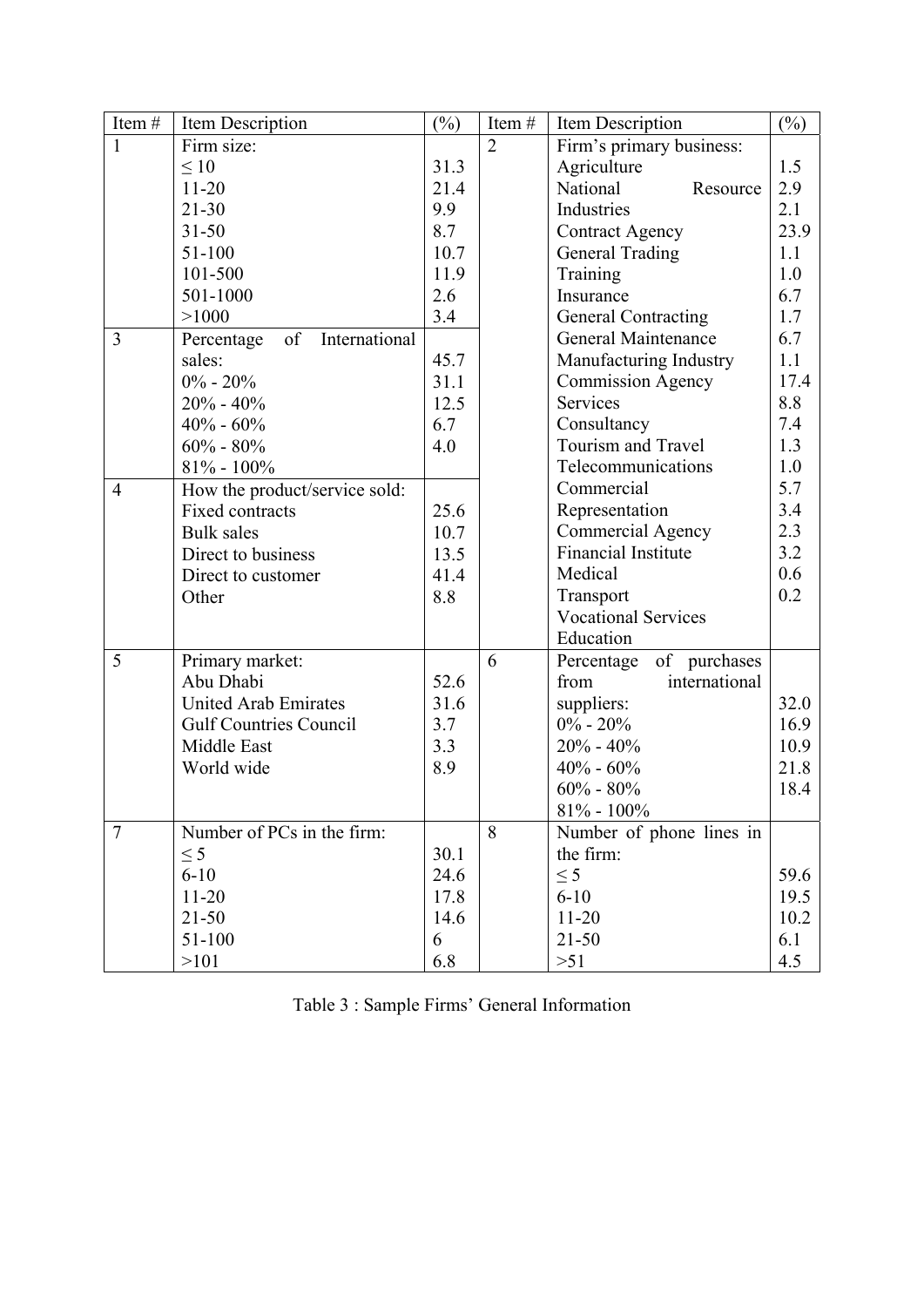| <b>IT Readiness</b> | Level of IT usage in the firm. This factor can be measured by the availability of<br>information security, network security, information systems integration, data<br>conversion, hardware and software compatibility, adequacy of the firm IT<br>infrastructure, migration from legacy systems (measured by 6 items). |
|---------------------|------------------------------------------------------------------------------------------------------------------------------------------------------------------------------------------------------------------------------------------------------------------------------------------------------------------------|
| Financial           | Is reflected by the willingness of the top management to invest in the e-                                                                                                                                                                                                                                              |
| Readiness           | commerce adoption process by training and educating the work force (measured                                                                                                                                                                                                                                           |
|                     | by $13$ items).                                                                                                                                                                                                                                                                                                        |
| <b>Staff</b>        | Refers to the IT and e-commerce literacy level inside the firm (measured by 2                                                                                                                                                                                                                                          |
| Readiness           | items).                                                                                                                                                                                                                                                                                                                |
| Management          | Represents the extent to which the top management recognizes the importance                                                                                                                                                                                                                                            |
| Support             | of e-commerce adoption. This recognition is reflected on the support and                                                                                                                                                                                                                                               |
|                     | leadership of top management executives in the e-commerce adoption process<br>(measured by 3 items).                                                                                                                                                                                                                   |
| Firm                | Measured by the existence of a firm strategy (measured by 8 items).                                                                                                                                                                                                                                                    |
| Strategy            |                                                                                                                                                                                                                                                                                                                        |
| Firm Culture        | Refers to the collaboration level and style among different managerial levels                                                                                                                                                                                                                                          |
|                     | and team spirit and dedication to the business processes (measured by 7 items).                                                                                                                                                                                                                                        |
| Firm Size           | Small, medium, and large (measured by 1 item).                                                                                                                                                                                                                                                                         |
| Anticipated         | Refers to both financial and managerial benefits (measured by 26 items).                                                                                                                                                                                                                                               |
| benefits            |                                                                                                                                                                                                                                                                                                                        |

The external factors effect on e-commerce adoption by firms was measured using 6 factors:

| Global and Local  | Refers to the pressure exerted by global competitors and by local          |
|-------------------|----------------------------------------------------------------------------|
| Competition       | competitors (measured by 3 items).                                         |
| Customer          | When a major customer adopts e-commerce, firms are likely to adopt e-      |
| Pressure          | commerce (measured by 2 items).                                            |
| Laws and          | This includes the enforceability of electronic contracts, the legal        |
| Regulations       | jurisdiction of international transactions, intellectual property rights,  |
|                   | copyright laws, and tax issues (measured by 3 items).                      |
|                   |                                                                            |
| IT Infrastructure | Refers to the National Information Infrastructure (NII) available in the   |
|                   | country (measured by 6 items).                                             |
|                   |                                                                            |
| Government        | Government policies that enhance the ability of the firm to compete in the |
| Nature            | marketplace have a strong positive influence on e-commerce adoption        |
|                   | decisions (measured by 4 items).                                           |

# **4.Data Analysis – Internal factors**

One of the essential components of e-commerce initiatives' success is the firms' Information Technology Infrastructure (ITI), and its readiness to accommodate e-commerce applications and transactions. Internal IT Readiness was measured by 6 indicators. Around 73% of the surveyed firms agreed that they had the adequate IT infrastructure (applications, databases, telecommunications...) for e-commerce, 73% had the adequate IT/e-commerce expertise, 42% of the surveyed firms said that there are limitations posed by existing IT infrastructure, 36% of the surveyed firms believed that there was a lack of inter-operability between ecommerce applications and those of business partners (suppliers, customers, etc), 34% stated that there were difficulties in integrating e-commerce applications into existing applications and legacy information systems.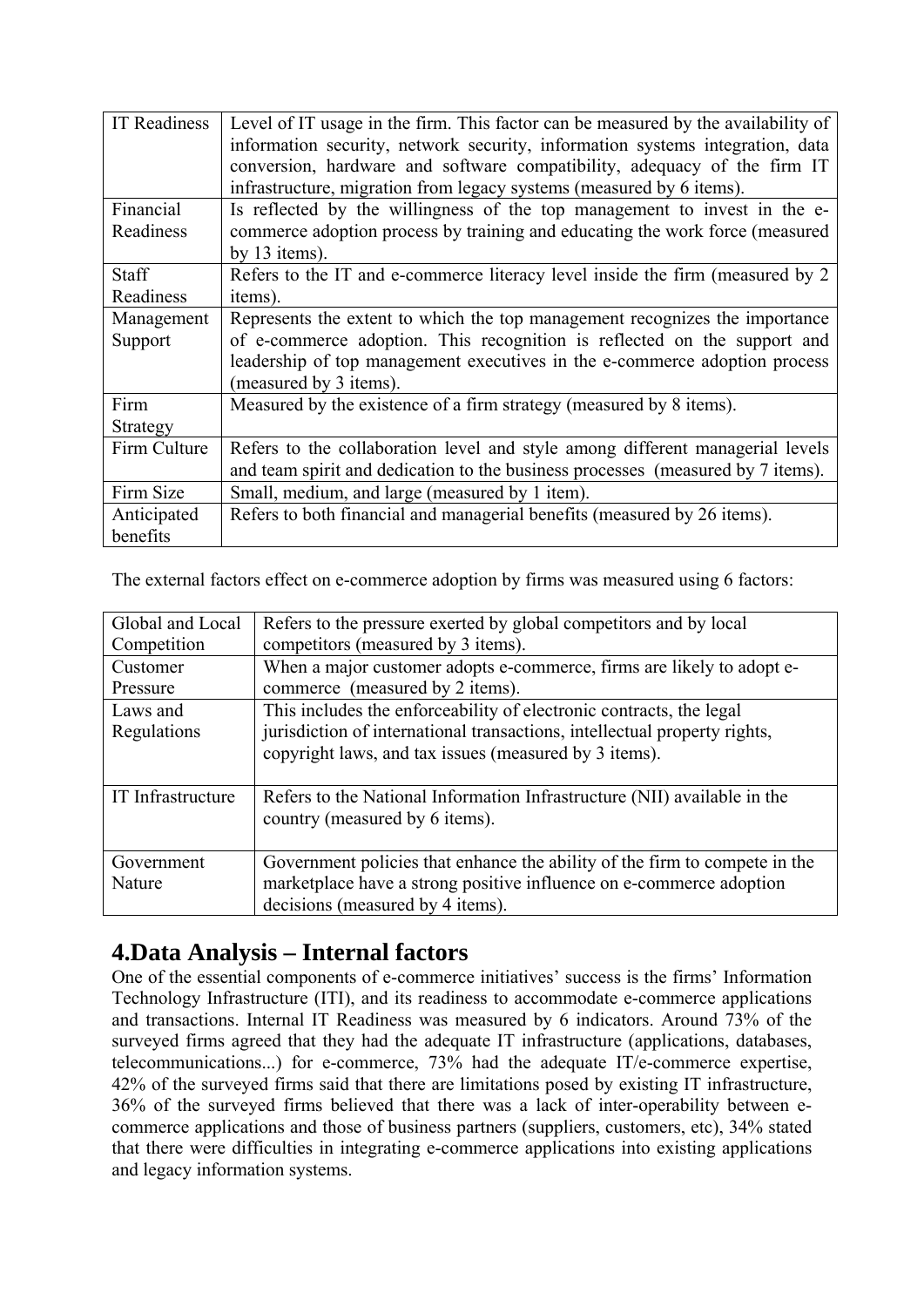The firm readiness to adopt e-commerce was measured by 13 indicators. Each indicator represented an e-commerce capability. Some of the capabilities were already available at most of the surveyed firms such as:

- Firm email was available at 82% of the surveyed firms,
- Internet dial-up access was available at 66% of the surveyed firms,
- Products/services database was available at 63% of the surveyed firms,
- Suppliers database was available at 60% of the surveyed firms,
- Internet access via dedicated or leased line was available at 58% of the surveyed firms,
- Customers database was available at 57% of the surveyed firms,
- Firm's website that shows products/services was available at 55% of the surveyed firms

Around 33% of the surveyed firms indicated that they already have had a firm strategy for developing e-commerce, 32.30% had placed orders with suppliers over the Internet, 31.90% had customer orders received through their Internet Website, 25.90% of the surveyed firms had customer services provided on the Internet, only 14.30% had the ability of making payments to suppliers over the Internet, and only12.70% had customer payments by credit card through the Internet.

The staff readiness to deal with e-commerce applications was measured using two indicators. Around 37% agreed that there was an inadequate training on e-commerce for organizational staff, and 34% of the surveyed firms stated that there was not enough time to develop skills for e-commerce adoption. Approximately, 47% of the surveyed firms indicated that there was no lack of management support while 26% indicated lack of management support. Around 48% agreed or strongly agreed that there was no lack of senior management support to ecommerce initiatives in their firms while 24% confirmed the existence of a lack of senior management support. About 49% of the surveyed firms had no problem with the senior management awareness of e-commerce benefits while 24% of them referred to the lack of senior management understanding about potential benefits and issues related to e-commerce.

The firm strategic planning to adopt e-commerce was measured by 8 items, 62% of the surveyed firms agreed or strongly agreed that they had a strategic vision for e-commerce adoption, about 57% had a strategic plan for e-commerce adoption, and 51% had an alignment of e-commerce adoption plans and the firm plans. There was a proven and accepted business plan models for e-commerce adoption in about 46% of the surveyed firms. Half of the surveyed firms claimed that they had an adequate commitment of resources for ecommerce adoption. When asked about the time involved in e-commerce adoption, 33% of the surveyed firms did not think that the time needed was too much while 26% stated that the time needed to adopt e-commerce was too much. Around 22% of the surveyed firms indicated that there was a lack of communication among the organizational members on ecommerce adoption, while 37% indicated the opposite.

Touching on the difficulties that might be associated with e-commerce adoption, the surveyed firms were asked 7 questions. When asked about the difficulties in making organizational and management changes required for e-commerce systems, 37% confirmed the difficulties, while 32% indicated that there should be no difficulties with managing the changes required for e-commerce adoption. The flexibility of the current organizational structure was tested and 37% of the surveyed firms had difficulties changing their current organizational structure to fit e-commerce adoption while 32% did not. Regarding the adaptability of the firms' culture to accommodate e-commerce, 36% of the responded firms indicated that their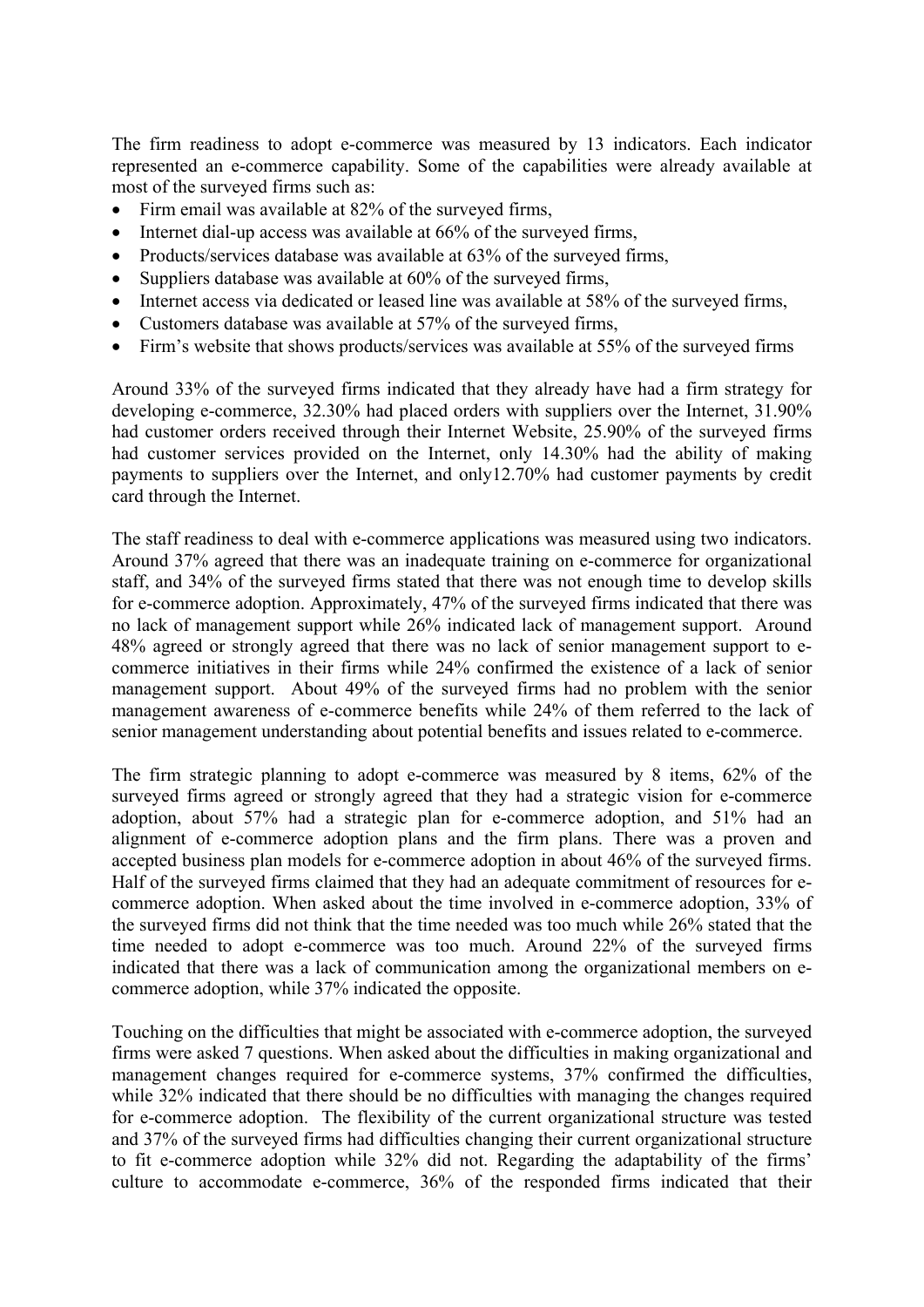organizational culture had no problem to change to adopt e-commerce, while 32% indicated the opposite. Firms were asked if they would have problems re-engineering their business processes to fit e-Commerce initiatives, Around 35% confirmed that there would be difficulties in redesigning the business processes, while 32% had no problem with the business process re-engineering. Approximately, 33% of the surveyed firms indicated that they had e-commerce project champion(s), while 29% did not have champions to lead ecommerce projects. Respondents were asked if there were any difficulties in gaining crossfunctional cooperation for e-commerce, 30% confirmed and 28% denied any difficulties. Firms were asked about the support of other departments to e-commerce projects, about 29% indicated that there was inadequate support from other departments for the e-commerce projects, while 35% had adequate support.

Benefit is one of the main goals firms are looking for, and if the firms are aware of the benefits of the adoption of e-commerce they will be more interested in adopting it. The majority of the surveyed firms viewed the improvement of information exchange with customers as important, only 19% viewed this benefit as not important. Around 60% of the surveyed firms viewed the increase in customer loyalty and retention due to adoption of ecommerce while only 18% viewed it as not important. Around 76% of the surveyed firms felt that increasing service to customer through e-commerce is either important or very important, while only 16% viewed it the other way.

Around 75% of the surveyed firms felt that the adoption of e-commerce is either very important or important to increasing the customer awareness of their products / services, while 16% felt that it is not important. Regarding the international market accessibility via ecommerce projects, 76% felt that achieving easier access to international markets was either very important or important, while about 15% felt that this factor is not important.

 The majority (76%) of the surveyed firms perceived that expanding business reach through the use of e-commerce initiatives was either very important or important, while 14.5% perceived it as not important. When asked about the importance of e-commerce as a tool to reduce the cost of maintaining up-to-date company information, 62% of the surveyed firms perceived it as either very important or important, while 21% perceived it as not important. Around 70% of the firms felt that e-commerce was either important or very important in improving information exchange with the suppliers, while 16% felt the opposite. Regarding the importance of e-commerce to reduce the costs through web-based purchasing and procurement, 61% of the respondents felt that it is either very important or important while 20% felt that it is not important.

Regarding the importance of e-commerce adoption to improve their competitive position, 70% of the surveyed firms felt that it was either important or very important while 15% felt that is was not important. Approximately, 70% perceived that e-commerce adoption was either very important or important to attract new investments to the firm, while 19% perceived it as not important. Around 55% of the respondents felt that e-commerce could be very important or important to facilitate billing activities while 20% felt the opposite. When asked about the importance of e-commerce adoption in improving efficiency and effectiveness, 72% felt that it was either very important or important while 18% felt that it was not important. The majority (64%) of the surveyed firm felt that e-commerce provision of better information for management decision making was either important or very important, while 19% felt that it was not important to the managerial decision making..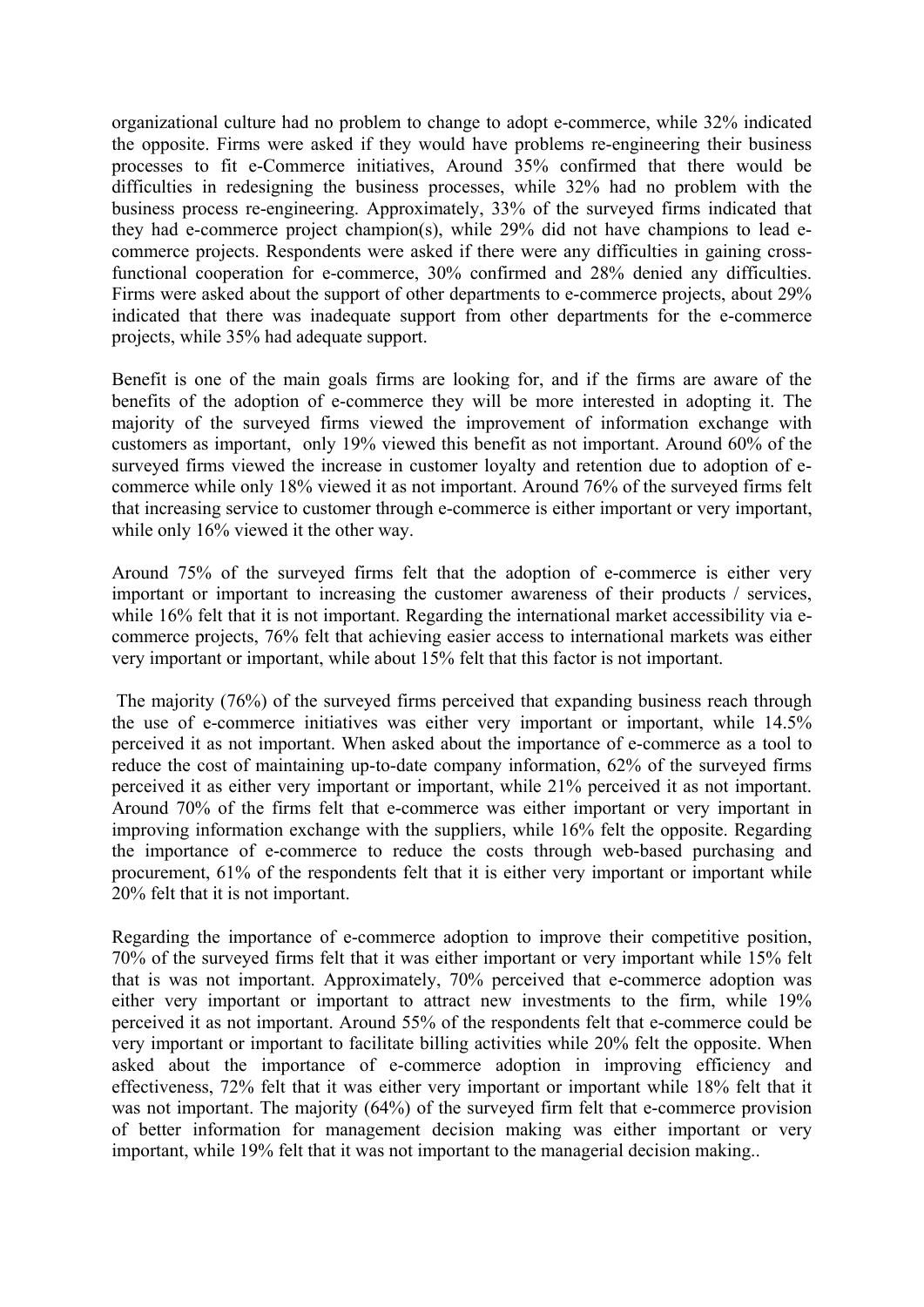Inhibitors to the adoption of e-commerce were tested by 8 items. The results were inclusive in 6 of them. Inhibitors to the adoption of e-commerce included the limited knowledge about the required e-commerce technology (34% agreed), 29% of the firms were not convinced of the financial and business benefits, 26% of the firms didn't have the financial ability and they felt that the costs of computers and network technologies were too high, and around 18% of them felt that the level of computerization was too low in the their firms.

### **5.Data Analysis – External factors**

The local and global competition was tested using three items. Around 49% of the surveyed firms indicated that it was easy for their customers to switch to another company for similar services/products, while 24% of them indicated the opposite. When asked about how intense the rivalry among firms in the same business, 67% of the firms indicated that it was very intense and 10% indicated that it was not intense at all. About 55% of the surveyed firms indicated that there were many products/services in the market which are different from theirs but perform the same function, while 15% indicated the opposite. The majority of the surveyed firms indicated that there was no pressure from the suppliers (55%) or the customers (61%) to adopt e-commerce.

Regarding the law and regulation that might affect the e-commerce adoption in Abu Dhabi, 32% of the responded firms either agreed or strongly agreed that there was a lack of clear legal environment for conducting e-commerce in Abu Dhabi. Regarding the legal issues involved in conducting electronic transaction with business partners, 32% of the surveyed firms indicated that these legal issues were complex. Around 18% agreed or strongly agreed that there were inconsistent taxation laws related to e-commerce in Abu Dhabi, while 26% indicated that the taxation laws were consistent.

The national IT Infrastructure is an essential factor of successful adoption of e-commerce by firms in Abu Dhabi. Table 14 and Figure 28 show summary of the responses of the surveyed firms to 6 items measuring the readiness of Abu Dhabi IT infrastructure as perceived by the surveyed firms. None of the 6 indicators provided conclusive results. When asked about the existence of unresolved security issues in Abu Dhabi IT infrastructure, 24% of the firms agreed or strongly agreed and 18% disagreed or strongly disagreed. Only 28% of the surveyed firms confirmed the existence of unresolved encryption issues in Abu Dhabi IT infrastructure while 17% had no problem with the encryption in the emirate. Approximately, 25% of the firms had problems with the authentication while 19% did not. Regarding the existence of adequate e-commerce transaction data and information protection, 33% of the responded firms confirmed and 14% had no problem with the current protection system. Around 39% of the firms felt that the current online payment system was adequate while 10% felt that it was inadequate. Only 26% of the surveyed firms perceived the Abu Dhabi IT infrastructure as robust and stable while 10% did agree with that perception

When asked whether firms use the electronic services provided by Abu Dhabi Government through the Internet, 60% of the surveyed firms used the services provided through the Internet while 40% did not. The majority of the surveyed firms that used the Abu Dhabi Government online services (65%) liked the online Abu Dhabi directory service, followed by 22% of firms liked all information available online, events & activities online service, and tenders services are the most liked services by surveyed firms for each. To improve the online services provided by the Government via the Internet, the firms that indicated that they did not use the online services were asked to specify the reasons for not using these services. Around 46% of these firms stated that they were not aware of such services. This meant that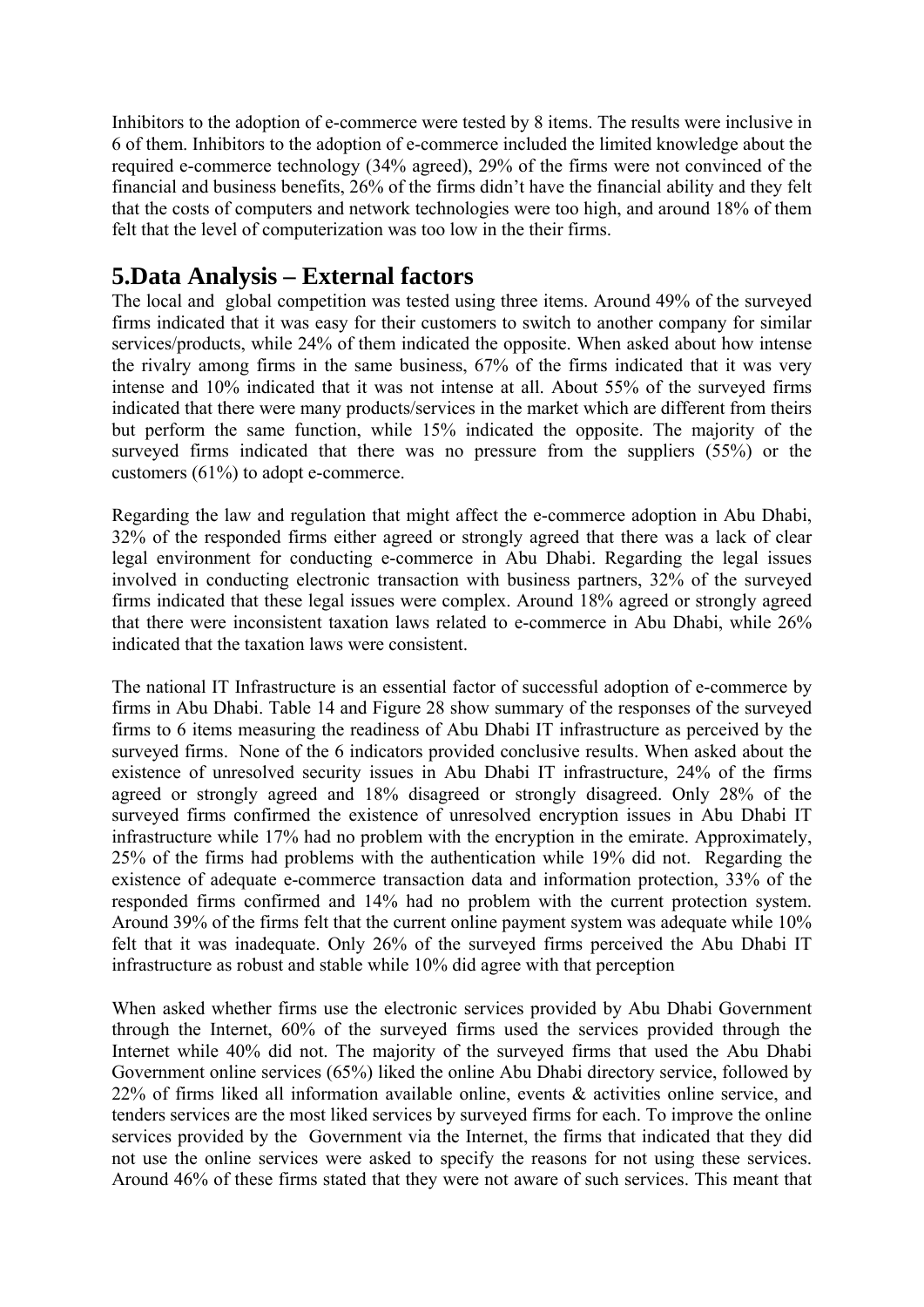around 18% of all surveyed firms were not aware of the Internet-based services provided by the Government. Around 21% of these firms didn't use these services because the provided services didn't suite their need, 11% mentioned that it was hard to access the services, around 9% mentioned that they didn't know how to use them.

Firms should be aware of the e-commerce benefits so that they can adopt it in the future. Around 22% of the surveyed firms felt that it would be more efficient to work through the internet, while 21% felt that e-commerce would reduce the cost, around 20% expected to open new markets using e-commerce, 16% felt that e-commerce would expand their businesses, about 8% expected that e-commerce would increase revenue.

### **6.Conclusions and Recommendations**

Based on the analysis of the responses received from 524 firms came from 21 different business categories and of different sizes (small, medium, and large), using descriptive statistics, the following conclusions are in order:

Applying the E-Adoption ladder (shown in Figure 1) on the responses collected from 524 firms working in Abu Dhabi, firms are lagging in adopting e-commerce. Table 4 shows the percentages of firms at each step on the ladder. It is clear that most of the firms still at the first or second step of the E-Adoption ladder. Only, 32% of the firms indicated that they accept customer or business orders on the Web.

| Extent of Organizational Change $\&$<br>Level of Sophistication | Percentage of Firms              |
|-----------------------------------------------------------------|----------------------------------|
| E-mail                                                          | 93%                              |
| Website                                                         | 64% (have websites of their own) |
|                                                                 | 69.7% (own registered domain)    |
| E-Commerce                                                      | 32%                              |
| E-Business                                                      |                                  |
| <b>Transformed Organization</b>                                 |                                  |

**Table 4: E-Ladder applied to the surveyed firms** 

Although only 32% of the surveyed firms adopt some form of e-commerce (online interaction between the firm and its customers / suppliers, online payment, and issuing or receiving invoices), 76.3% view Internet as a tool for business trade and 84.8% view Internet s a tool for global trade. This indicates a positive attitude towards e-commerce but this should be translated to higher adoption among firms.

Surveyed firms have the necessary information technology infrastructure in place for developing and maintaining e-commerce applications. Sufficient e-commerce experts and adequate IT infrastructure exist in 73% of the firms. There is a firm strategy to develop ecommerce 61% of firms. There are no complains about top management support as an obstacle of adopting e-commerce.

- Most of the surveyed firms (more than 50%) agree on the following benefits of ecommerce:
- Increase customer awareness of the firms' products/services.
- Increase customer services, loyalty, and retention.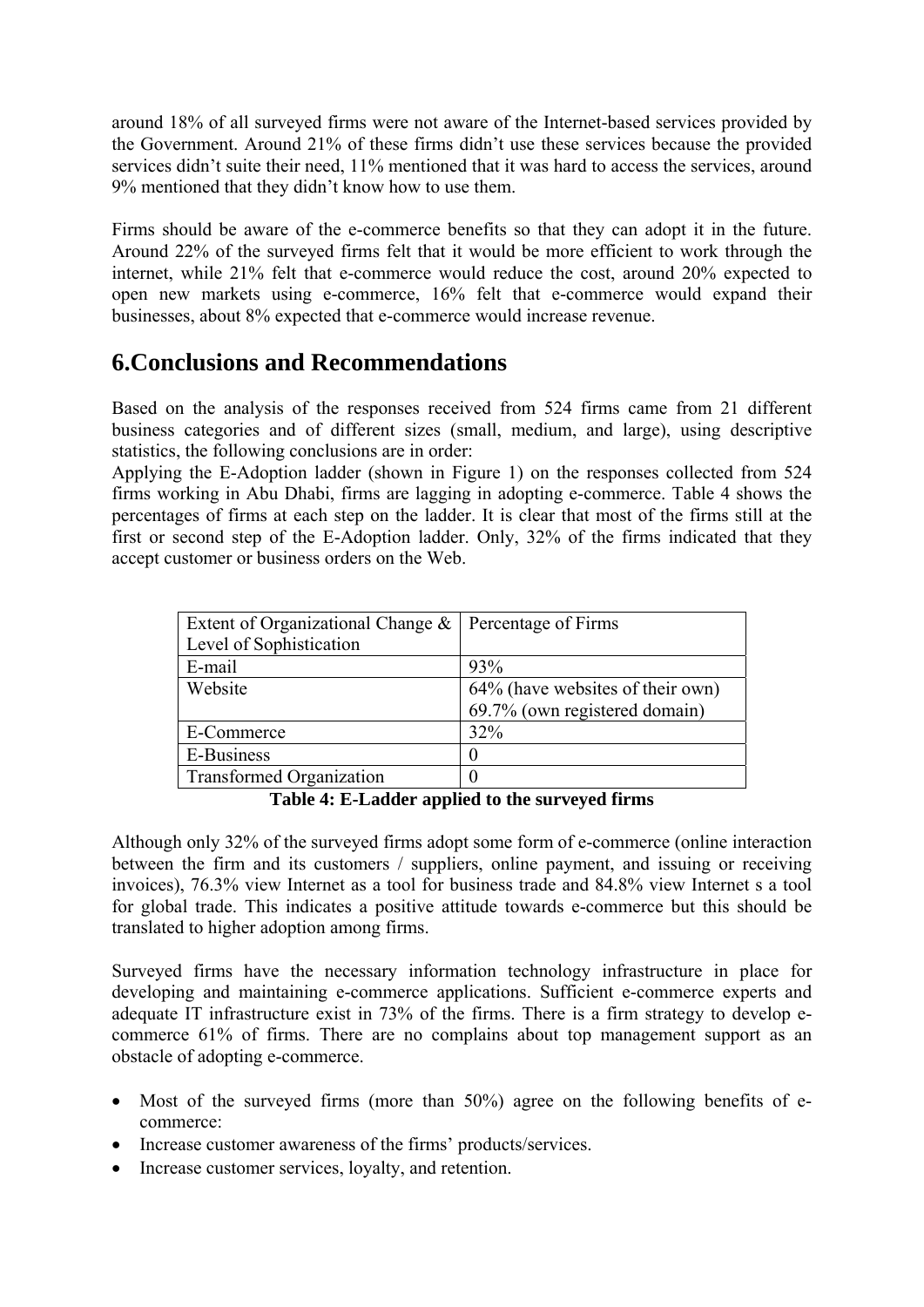- Expand business reach.
- Easy access to international markets.
- Improve information exchange with customers and suppliers.
- Improve operational efficiency and effectiveness.
- Provide better information for decision support.
- Improve the competitive position of the firm.
- Firms reported the following e-commerce adoption inhibitors:
- E-Commerce use is too low among customers  $(51\%)$  and suppliers  $(46\%)$ .
- Firms have concerns about Internet security (43%) and legal issues (38%).
- Firms have limited knowledge about the required technologies.
- Firms indicated that there were no pressure by customers and suppliers to adopt ecommerce. On the other hand, competition among rivals is very intense (67%) indicating that e-commerce can lead to competitive edge if adopted.

Based on the findings from the survey, the culture of E-Commerce has not yet been developed in Abu Dhabi. This is evident, because none of the surveyed firms have adopted sophisticated E-Commerce capabilities yet. The following recommendations can make a difference in the promotion of an e-commerce adoption culture in Abu Dhabi:

Conduct a business symposium aiming at educating executives and business men on how to plan, develop, and implement effective e-commerce applications. A questionnaire should be administered at the end of the symposium to get the attendees feedback.

Looking at the current status of firms on the E-Adoption ladder, most of the firms need assistance to move up on the ladder. Firms on the first two stages of the ladder need training, information support, mentoring and software selection support. Firms on the third stage of ladder need assistance in adopting more advanced e-commerce tools.

Abu Dhabi government should take the lead in developing and maintaining reliable Internet security infrastructure. This could be done jointly with Etisalat and/or du, Tejari.com, and e-Company

As mentioned by 38% of the surveyed firms, the legal structure is a concern that might deter the e-commerce adoption and acceptance. Abu Dhabi government should participate with the banking systems and federal government organizations to develop a customer and business protection bylaws. The UAE government started a cyberlaw structure; however businesses and consumers need to be aware of it.

# **7. Future Work**

Basic results based on descriptive statistics presented in this report suggest a natural direction for future research work. So far, what is presented in this paper focused on presenting the survey results and analyzing them to fit the needs of Abu Dhabi Government to promote and build an e-commerce culture for firms doing business in the Emirate, country, and the whole World. The future work will be pursued in three stages. The three stages are as follows:

The first stage will continue on the exploratory factor analysis (EFA) to identify the underlying critical indicators in each factor of the 14 factors considered in this study. The same EFA will be used to validate e-commerce acceptance and adoption factors. LISREL 8.8 will be used as the software tool to carry out the EFA. Factor loadings will be calculated for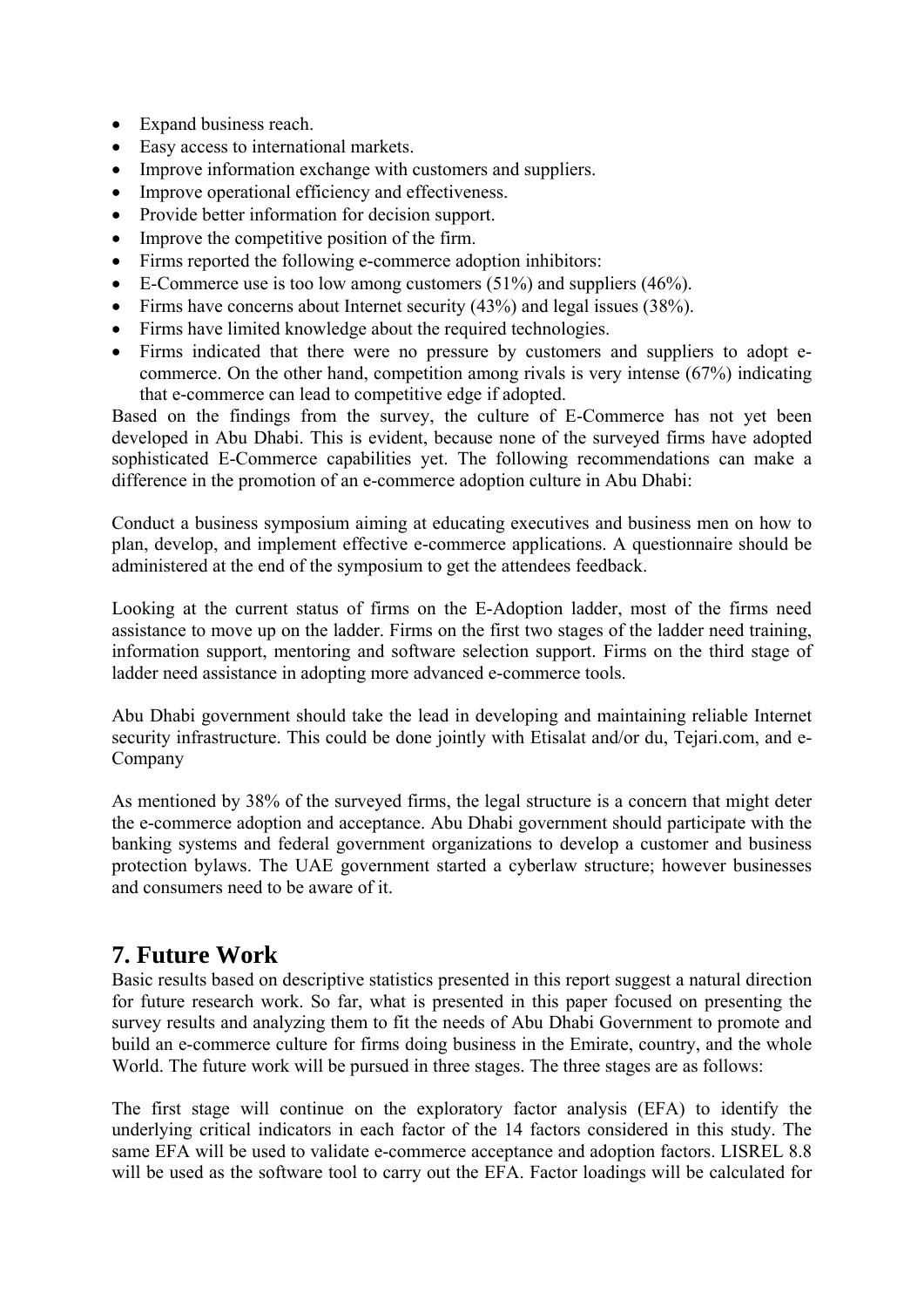each indicator in each factor of the 14 factors. The average extracted variances and Cronbach alpha values will be computed to test the internal reliability of the factors under consideration. If the first stage results indicate acceptable validity and reliability measures, the second stage can start.

Based on the results obtained in the first stage, the second stage will use Confirmatory Factor Analysis (CFA) to develop two measurement models, the first represents the internal factors and the second represents the external factors. The purpose of this stage is to describe how well the observed indicators serve as critical and important measure of the underlying factor. Polychoric correlation and asymptotic covariance matrices will be used in generating the factor loadings. Measurement models will be tested using LISREL 8.8.

In the last stage, a causal structural equation model will be developed that will include three constructs, namely the internal factors, external factors, and the e-commerce adoption intention. The objective of the research model will be to study the effect of both the external and internal factors on the e-commerce adoption intention.

### *References*

- Allen, D. K., Colligan, D., Finnie, A., & Kern, T. (2000). Trust, Power and Interorganizational information systems. Information Systems Journal, 10(-), 21-40.
- Anguila-Obra, A., & Padilla-Melendez, A. (2006). Organizational factors affecting Internet technology adoption. Internet Research, 16(1), 94-110.
- Antonelli, C. (1994). The international diffusion of new information technologies. Research Policy, 15(3), 17-21.
- Attiyyah, H. S. (1989). Determinants of computer system effectiveness in Saudi Arabian Public Organizations. International Studies of Management & Organization, 19(2), 85- 103.
- Chatterjee, D., Grewal, R., & Sambamurthy, V. (2002). Shaping up for E-Commerce: Institutional Enablers of the Organizational Assimilation of Web Technologies. MIS Quarterly, 26(2), 65-89.
- Chwelos, P., Benbasat, I., & Dexter, A. S. (2001). Empirical test of an EDI adoption model. Information Systems Research, 12(3), 304-321.
- Chwelos, P., Benbasat, I., & Dexter, A. S. (2001). Research Report: Empirical Test of an EDI Adoption Model. Information Systems Research, 12(3), 304-321.
- Cisco. (2000). Cisco led Information Age Partnership study on e-commerce in small business. Retrieved Oct. 8th, 2004, from http://www.dti.gov.uk
- Cloete, E., Courtney, S., & Fintz, J. (2002). Small businesses' acceptance and adoption of ecommerce in the Western-Cape province of South-Africa. The Electronic Journal on Information Systems in Developing Countries, 10(4), 1-13.
- Courtney, S., & Fintz, J. (2001). Small manufacturing businesses' acceptance and adoption of e-commerce. from http://www.commerce.uct.ac.za/informationsystems/Research&Publications/research/do

wnload/2001/ER013.pdf

- Cunningham, R. B., & Srayrah, Y. K. (1994). The human factor in technology transfer. International Journal of Public Administration, 17(1), 101-118.
- Dasgupta, S., Agrawal, D., Ioannidis, A., & Gopalakrishnan, S. (1999). Determinants of information technology adoption: An extension of existing models to firms in a developing country. Journal of Global Information Management (JGIM), 7(3), 30-53.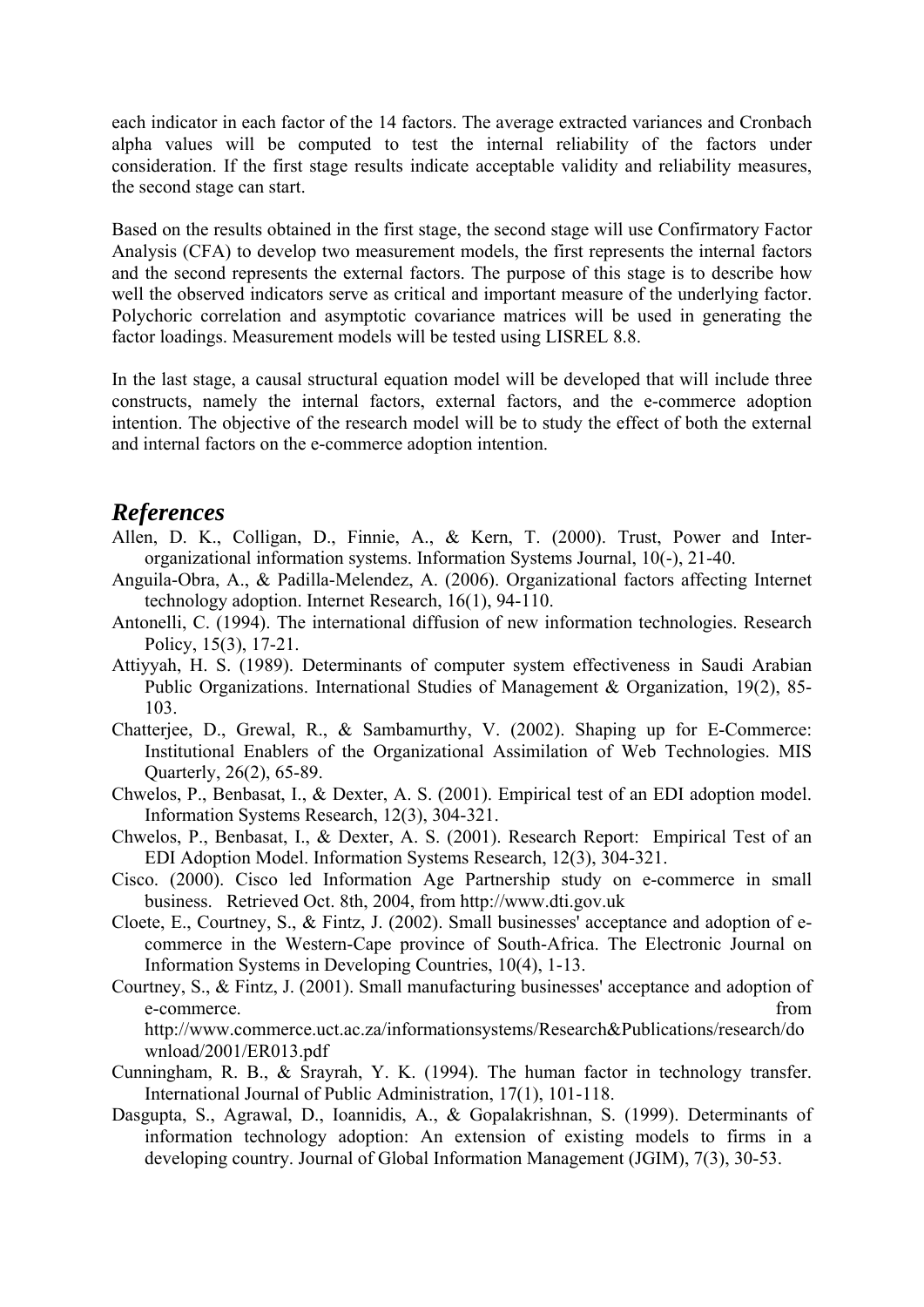- Godenhielm, G. (1999). Critical Success factors in e-commerce. from http://www.finlandla.org/techreports/newmedia/pdfiles/sucess.pdf
- Goodman, S. E. (1991). Computing in Less-Developed Countries. Communications of the ACM, 34(12), 25-29.
- Grover, V. (1993). An empirically derived model for the adoption of customer-based interorganizational systems. Decision Sciences, 24(3), 603-640.
- Hong, W., & Zhu, K. (2006). Migrating to internet-based e-commerce: Factors affecting ecommerce adoption and migration at the firm level. Information  $\&$  Management, 43(2), 204-221.
- Hsiao, R. (2001). Technology Fears: Barriers to the Adoption of Business-To-Business E-Commerce. Paper presented at the Twenty Second International Conference on Information Systems (ICIS), New Orleans, USA.
- Iacovou, C. L., Benbasat, I., & Dexter, A. S. (1995). Electronic Data Interchange and Small Organizations - Adoption and Impact of Technology. MIS Quarterly, 19(4), 465-485.
- Ibrahim, R. L. R. (1985). Computer usage in developing countries: Case study Kuwait. Information & Management, 8(2), 103-112.
- Kalakota, R., & Whinston, A. B. (1996). Frontiers of Electronic Commerce. In. Reading, MASS: Addison-Wesley.
- Karake Shalhoub, Z. (2006). Trust, privacy, and security in electronic business: the case of the GCC countries. Information Management & Computer Security, 14(3), 270-283.
- Knight, J. (1993). Contumacious Computer. In. Atlanta, GA, USA: Gorgia State University Business Press.
- Kraemer, K. L., Gibbs, J., & Dedrick, J. (2002). Impacts of globalization on e-commerce adoption and firm performance: a cross-country investigation. from http://www.crito.uci.edu/publications/pdf/gec/JIBS.pdf
- Kumar, R. L., & Crook, C. W. (1999). A multi-Disciplinary Framework of the Management of Interorganizational Systems. Database for Advances in Information Systems, 30(1), 22-38.
- Min, H., & Galle, W. P. (1998). Strategic Implications of Business-to-Business Cyber-Purchasing. Paper presented at the The National DSI Conference, Las Vegs, Nevada, USA.
- Molla, A., & Heeks, R. (2007). Exploring E-Commerce Benefits for Businesses in a developing Country. International Journal of Information Society, 23(2), 95-108.
- Molla, A., & Licker, P. S. (2001). E-Commerce Systems Success: An Attempt to Extend and Respecify the Delone and McLean Model of IS Success. Journal of Electronic Commerce Research, 2(4), 131-141.
- Molla, A., & Licker, P. S. (2005). eCommerce adoption in developing countries: a model and instrument. Information & Management, 42(6), 877-899.
- Molla, A., & Licker, P. S. (2005). Perceived E-Readiness Factors in E-Commerce Adoption: An Empirical Investigation in a Developing Country. International Journal of Electroic Commerce, 10(1), 83-110.
- Premkumar, G., & Ramamurthy, K. (1995). The role of interorganizational and organizational factors on the decision mode for adoption of interorganizational systems. Decision Sciences, 26, 303-336.
- Ranganathan, C., Teo, T. S. H., Dhaliwal, J. S., Ang, J. S. K., & Hyde, M. (2001). Facilitators and Inhibitors for Deploying Business-to-Business E-Commerce Applications: A Multi-Method, Cross-Cultural Study, New Orleans, LA.
- Riemenschneider, C. K., Harison, D. A., & Mykytyn Jr., P. P. (2002). Understanding IT adoption decisions in small business: Integrating current theories. Information & Management, Uncorrected Proof.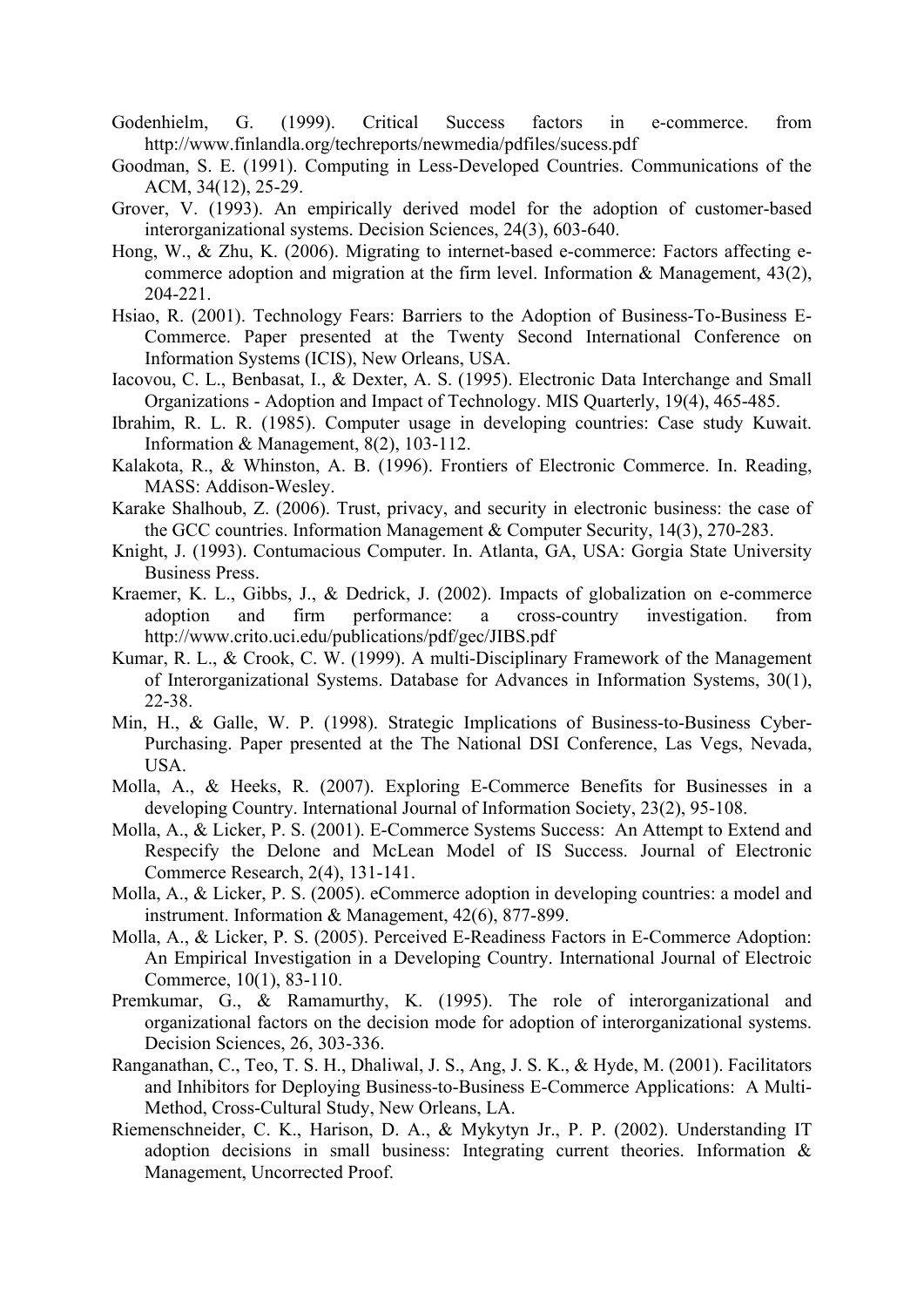- Ryan, S. D., Abitia, G. R., & Windsow, J. C. (2000). Factors affecting the adoption of knowledge management technologies: An international perspective. Paper presented at the Association for Information Systems Americas Conference.
- Sohn, C., & Wang, T.-W. (1998). Diffusion factors and adoption levels of the Internet market: Empirical analysis for the computer retailing companies. Paper presented at the Americas Conference on Information Systems, Baltimore,M Maryland, USA.
- Steinfield, C., & Klein, S. (1999). Local vs. global issues in electronic commerce. Electronic Markets, 9(1/2), 1-6.
- Straub, D., Keil, M., & Brenner, W. (1997). Testing the technology acceptance model across cultures: A three country study. Information & Management, 33(1), 1-11.
- Straub, D., Loch, K., & Hill, C. (2001). Transfer of information technology to the Arab World: A test of cultural influence modeling. Journal of Global Information Management, Forthcoming.
- Swanson, B. E. (1994). Information Systems Innovation Among Organization. Information Management, 40(-), 1069-1092.
- Tabor, S. W. (2000). Electronic commerce adoption & success: A study of organizational factors and influences. Paper presented at the Americas Conference on Information Systems (AMCIS), Long Beach, California USA.
- Tan, J., Tyler, K., & Manica, A. (2007). Business-to-business adoption of eCommerce in China. Information & Management, In Press, Corrected Proof.
- Tan, M., & Teo, T. S. H. (2000). Factors Influencing the Adoption of Internet Banking. Journal of the AIS, 1(5), 1-42.
- Teo, H. H., Tan, B. C. Y., & Wei, K. K. (1995, 1995). Innovation diffusion theory as a predictor of adoption intention for financial EDI. Paper presented at the International Conference on Information Systems, Amsterdam, The Netherlands.
- Teo, H. H., Wei, K. K., & Bonbasat, I. (2003). Predicting intention to adopt interorganizational linkages: an institutional perspective. MIS Quarterly, 27(1), 19-49.
- Teo, T. S. H., & Ranganathan, C. (2004). Adopters and non-adopters of business-to-business electronic commerce in Singapore. Information & Management, 42(1), 89-102.
- Thatcher, S. M. B., & Foster, W. (2003). B2B e-commerce adoption decisions in Taiwan: The interaction of organizational, industrial, governmental and cultural factors. Paper presented at the Proceedings of the 36th Hawaii International Conference on System Sciences, Hawaii, USA.
- Thong, J., & Yap, C. S. (1995). CEO characteristics, organizational characteristics, and information technology adoption in small business. Omega, 23(4), 429-442.
- Thong, J. Y. L. (1999). An integrated model of information systems adoption in small businesses. Journal of Management Information Systems, 15(4), 187-214.
- Thornton, J., & Marche, S. (2003). Sorting through the dot bomb rubble: How did the highprofile e-tailers fail? International Journal of Information Management, 32(2), 121-138.
- Truong, D., & Rao, S. S. (2003). Development of a contingency model for adoption of electronic commerce. Paper presented at the Annual Meeting Proceedings of the Decision Sciences Institute.
- Turban, E., King, D., Viehland, D. W., & Lee, J. (2006). Electronic Commerce: A Managerial Perspective 2006: Pearson Education, Inc., Upper Saddle River, New Jersey, USA.
- UK-DTI, D. o. T. a. I.-. (2000). White paper on enterprise, skills and innovation: Investing in new sources of business success. Retrieved Oct. 8th, 2004, from http://www.dti.gov.uk/opportunityforall/pdf/chapter4.pdf